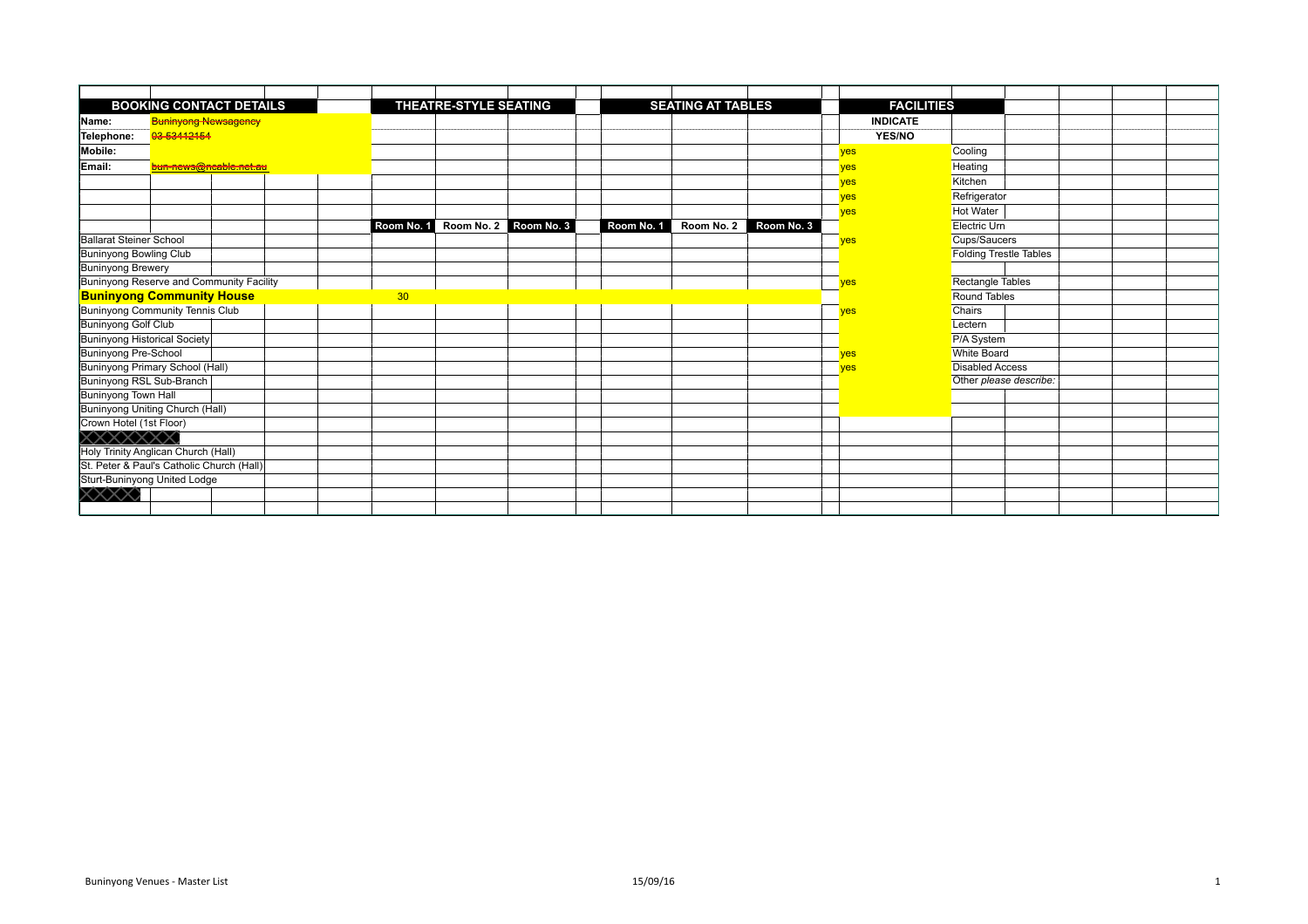|                                                   | <b>BOOKING CONTACT DETAILS</b>       |  |                                                                         | <b>THEATRE-STYLE SEATING</b> |                       |            | <b>SEATING AT TABLES</b> |            | <b>FACILITIES</b> |                               |  |  |
|---------------------------------------------------|--------------------------------------|--|-------------------------------------------------------------------------|------------------------------|-----------------------|------------|--------------------------|------------|-------------------|-------------------------------|--|--|
| Name:                                             | <b>Kate Gordon</b>                   |  |                                                                         |                              |                       |            |                          |            | <b>INDICATE</b>   |                               |  |  |
| Telephone:                                        |                                      |  |                                                                         |                              |                       |            |                          |            | <b>YES/NO</b>     |                               |  |  |
| Mobile:                                           | 0431 172 551                         |  |                                                                         |                              |                       |            |                          |            |                   | Cooling                       |  |  |
| Email:                                            | buninyongcommunityfacility@gmail.com |  |                                                                         |                              |                       |            |                          |            |                   | Heating                       |  |  |
| www:                                              |                                      |  | http://www.buninyong.vic.au/sport-recreation/community-facility-reserve |                              |                       |            |                          |            |                   | Kitchen                       |  |  |
|                                                   |                                      |  |                                                                         |                              |                       |            |                          |            |                   | Refrigerator                  |  |  |
|                                                   |                                      |  |                                                                         |                              |                       |            |                          |            |                   | Hot Water                     |  |  |
|                                                   |                                      |  | Room No. 1                                                              |                              | Room No. 2 Room No. 3 | Room No. 1 | Room No. 2               | Room No. 3 |                   | <b>Electric Urn</b>           |  |  |
| <b>Ballarat Steiner School</b>                    |                                      |  |                                                                         |                              |                       |            |                          |            |                   | Cups/Saucers                  |  |  |
| Buninyong Bowling Club                            |                                      |  |                                                                         |                              |                       |            |                          |            |                   | <b>Folding Trestle Tables</b> |  |  |
| <b>Buninyong Brewery</b>                          |                                      |  |                                                                         |                              |                       |            |                          |            |                   |                               |  |  |
| <b>Buninyong Community Facility &amp; Reserve</b> |                                      |  | 150                                                                     | 30 <sub>o</sub>              |                       | 80         | 20                       |            |                   | <b>Rectangle Tables</b>       |  |  |
| Buninyong Community House                         |                                      |  |                                                                         |                              |                       |            |                          |            |                   | <b>Round Tables</b>           |  |  |
| Buninyong Community Tennis Club                   |                                      |  |                                                                         |                              |                       |            |                          |            |                   | Chairs                        |  |  |
| Buninyong Golf Club                               |                                      |  |                                                                         |                              |                       |            |                          |            |                   | Lectern                       |  |  |
| <b>Buninyong Historical Society</b>               |                                      |  |                                                                         |                              |                       |            |                          |            |                   | P/A System                    |  |  |
| Buninyong Pre-School                              |                                      |  |                                                                         |                              |                       |            |                          |            |                   | <b>White Board</b>            |  |  |
| Buninyong Primary School (Hall)                   |                                      |  |                                                                         |                              |                       |            |                          |            |                   | <b>Disabled Access</b>        |  |  |
| Buninyong RSL Sub-Branch                          |                                      |  |                                                                         |                              |                       |            |                          |            |                   | Other please describe:        |  |  |
| <b>Buninyong Town Hall</b>                        |                                      |  |                                                                         |                              |                       |            |                          |            |                   |                               |  |  |
| Buninyong Uniting Church (Hall)                   |                                      |  |                                                                         |                              |                       |            |                          |            |                   |                               |  |  |
| Crown Hotel (1st Floor)                           |                                      |  |                                                                         |                              |                       |            |                          |            |                   |                               |  |  |
| XXXXXX                                            |                                      |  |                                                                         |                              |                       |            |                          |            |                   |                               |  |  |
| Holy Trinity Anglican Church (Hall)               |                                      |  |                                                                         |                              |                       |            |                          |            |                   |                               |  |  |
| St. Peter & Paul's Catholic Church (Hall)         |                                      |  |                                                                         |                              |                       |            |                          |            |                   |                               |  |  |
| Sturt-Buninyong United Lodge                      |                                      |  |                                                                         |                              |                       |            |                          |            |                   |                               |  |  |
| $\times\!\!\times\!\!\times\!\!\times$            |                                      |  |                                                                         |                              |                       |            |                          |            |                   |                               |  |  |
|                                                   |                                      |  |                                                                         |                              |                       |            |                          |            |                   |                               |  |  |
|                                                   |                                      |  |                                                                         |                              |                       |            |                          |            |                   |                               |  |  |
|                                                   |                                      |  |                                                                         |                              |                       |            |                          |            |                   |                               |  |  |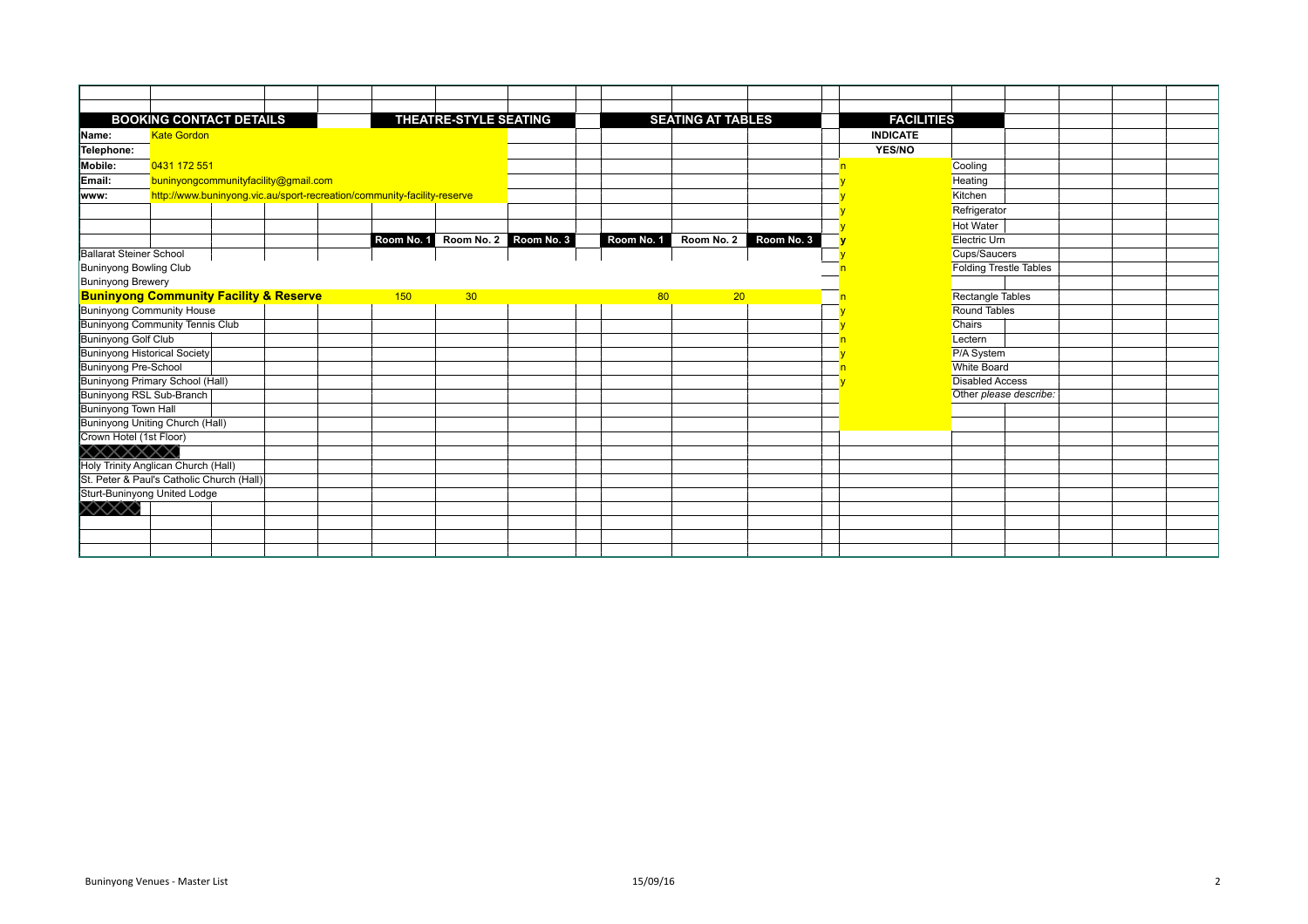|                                           | <b>BOOKING CONTACT DETAILS</b>  |  |            | THEATRE-STYLE SEATING                                      |            |            | <b>SEATING AT TABLES</b> |            | <b>FACILITIES</b>     |                          |  |  |
|-------------------------------------------|---------------------------------|--|------------|------------------------------------------------------------|------------|------------|--------------------------|------------|-----------------------|--------------------------|--|--|
| Name:                                     | <b>Merle Hathaway</b>           |  |            |                                                            |            |            |                          |            | <b>INDICATE</b>       |                          |  |  |
| Telephone:                                | 03 5341 2751                    |  |            |                                                            |            |            |                          |            | <b>YES/NO</b>         |                          |  |  |
| Mobile:                                   | 0419 324 042                    |  |            |                                                            |            |            |                          |            |                       | Cooling                  |  |  |
| Email:                                    | merle.hathaway@bigpond.com      |  |            |                                                            |            |            |                          |            |                       | Heating                  |  |  |
| www:                                      | http://buninyongbrewery.com.au/ |  |            |                                                            |            |            |                          |            |                       | Kitchen                  |  |  |
| Address:                                  | 107 Yuille Street, Buininyong   |  |            |                                                            |            |            |                          |            |                       | Refrigerator             |  |  |
|                                           |                                 |  |            |                                                            |            |            |                          |            |                       | Hot Water                |  |  |
|                                           |                                 |  | Room No. 1 | Room No. 2                                                 | Room No. 3 | Room No. 1 | Room No. 2               | Room No. 3 |                       | Electric Urn             |  |  |
| <b>Ballarat Steiner School</b>            |                                 |  |            |                                                            |            |            |                          |            | Cups, mugs, glasses   | Cups/Saucers             |  |  |
| Buninyong Bowling Club                    |                                 |  |            |                                                            |            |            |                          |            |                       | 2 Folding Trestle Tables |  |  |
| <b>Buninyong Brewery</b>                  |                                 |  |            | 1 large room, flexible seating arrangments, large gardens, |            |            |                          |            |                       | 2 Rectangle Tables       |  |  |
| Buninyong Reserve and Community Facility  |                                 |  |            |                                                            |            |            |                          |            |                       | Round Tables             |  |  |
| <b>Buninyong Community House</b>          |                                 |  |            |                                                            |            |            |                          |            | $90+$                 | Chairs                   |  |  |
| <b>Buninyong Community Tennis Club</b>    |                                 |  |            |                                                            |            |            |                          |            |                       | Lectern                  |  |  |
| <b>Buninyong Golf Club</b>                |                                 |  |            |                                                            |            |            |                          |            |                       | P/A System               |  |  |
| Buninyong Historical Society              |                                 |  |            |                                                            |            |            |                          |            |                       | White Board              |  |  |
| Buninyong Pre-School                      |                                 |  |            |                                                            |            |            |                          |            |                       | <b>Disabled Access</b>   |  |  |
| Buninyong Primary School (Hall)           |                                 |  |            |                                                            |            |            |                          |            | Plates, pavilion tent | Other please describe:   |  |  |
| Buninyong RSL Sub-Branch                  |                                 |  |            |                                                            |            |            |                          |            |                       |                          |  |  |
| <b>Buninyong Town Hall</b>                |                                 |  |            |                                                            |            |            |                          |            |                       |                          |  |  |
| Buninyong Uniting Church (Hall)           |                                 |  |            |                                                            |            |            |                          |            |                       |                          |  |  |
| Crown Hotel (1st Floor)                   |                                 |  |            |                                                            |            |            |                          |            |                       |                          |  |  |
| $\times\times\times\times\times\times$    |                                 |  |            |                                                            |            |            |                          |            |                       |                          |  |  |
| Holy Trinity Anglican Church (Hall)       |                                 |  |            |                                                            |            |            |                          |            |                       |                          |  |  |
| St. Peter & Paul's Catholic Church (Hall) |                                 |  |            |                                                            |            |            |                          |            |                       |                          |  |  |
| Sturt-Buninyong United Lodge              |                                 |  |            |                                                            |            |            |                          |            |                       |                          |  |  |
| $\times$ $\times$                         |                                 |  |            |                                                            |            |            |                          |            |                       |                          |  |  |
|                                           |                                 |  |            |                                                            |            |            |                          |            |                       |                          |  |  |
|                                           |                                 |  |            |                                                            |            |            |                          |            |                       |                          |  |  |
|                                           |                                 |  |            |                                                            |            |            |                          |            |                       |                          |  |  |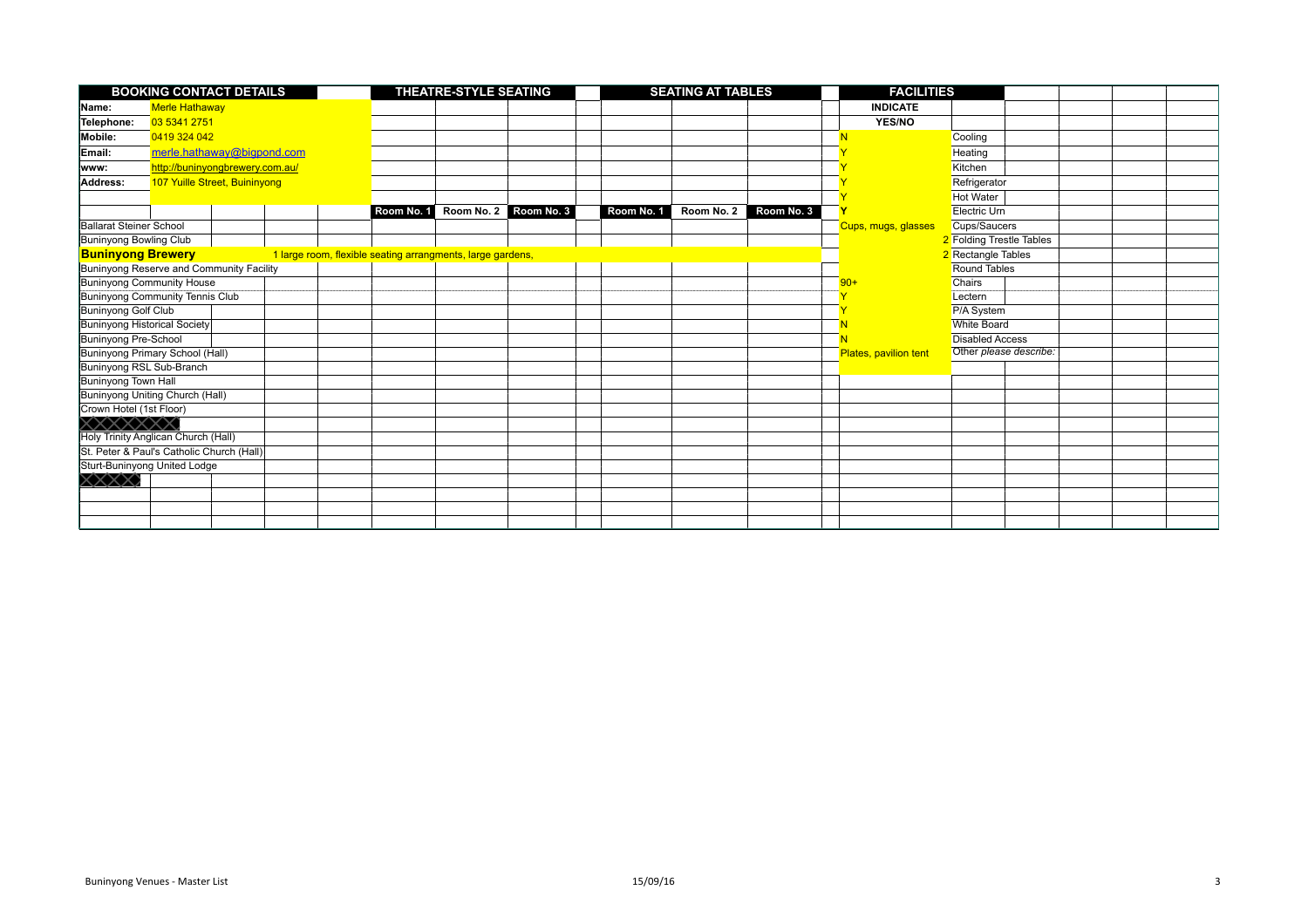|                                           | <b>BOOKING CONTACT DETAILS</b>    |  |            | <b>THEATRE-STYLE SEATING</b> |            |            | <b>SEATING AT TABLES</b> |            |           | <b>FACILITIES</b> |                               |                        |  |  |
|-------------------------------------------|-----------------------------------|--|------------|------------------------------|------------|------------|--------------------------|------------|-----------|-------------------|-------------------------------|------------------------|--|--|
| Name:                                     | <b>Bill Jolly</b>                 |  |            |                              |            |            |                          |            |           | <b>INDICATE</b>   |                               |                        |  |  |
| Telephone:                                |                                   |  |            |                              |            |            |                          |            |           | YES/NO            |                               |                        |  |  |
| Mobile:                                   | 0414 717 507                      |  |            |                              |            |            |                          |            | <b>No</b> |                   | Cooling                       |                        |  |  |
| Email:                                    | bookings@buninyongtownhall.com.au |  |            |                              |            |            |                          |            | Yes       |                   | Heating                       |                        |  |  |
| www:                                      | www.buninyongtownhall.com.au      |  |            |                              |            |            |                          |            | Yes       |                   | Kitchen                       |                        |  |  |
|                                           |                                   |  |            |                              |            |            |                          |            | Yes       |                   | Refrigerator                  |                        |  |  |
|                                           |                                   |  |            |                              |            |            |                          |            | Yes       |                   | Hot Water                     |                        |  |  |
|                                           |                                   |  | Room No. 1 | Room No. 2                   | Room No. 3 | Room No. 1 | Room No. 2               | Room No. 3 | Yes       |                   | <b>Electric Urn</b>           |                        |  |  |
| <b>Ballarat Steiner School</b>            |                                   |  |            |                              |            |            |                          |            | Yes       |                   | Cups/Saucers                  |                        |  |  |
| <b>Buninyong Bowling Club</b>             |                                   |  |            |                              |            |            |                          |            | Yes       |                   | <b>Folding Trestle Tables</b> |                        |  |  |
| <b>Buninyong Brewery</b>                  |                                   |  |            |                              |            |            |                          |            |           |                   |                               |                        |  |  |
| Buninyong Reserve and Community Facility  |                                   |  |            |                              |            |            |                          |            | Yes       |                   | Rectangle Tables              |                        |  |  |
| <b>Buninyong Community House</b>          |                                   |  |            |                              |            |            |                          |            | <b>No</b> |                   | <b>Round Tables</b>           |                        |  |  |
| Buninyong Community Tennis Club           |                                   |  |            |                              |            |            |                          |            | Yes       |                   | <b>Chairs</b>                 |                        |  |  |
| Buninyong Golf Club                       |                                   |  |            |                              |            |            |                          |            | Yes       |                   | Lectern                       |                        |  |  |
| <b>Buninyong Historical Society</b>       |                                   |  |            |                              |            |            |                          |            | Yes       |                   | P/A System                    |                        |  |  |
| Buninyong Pre-School                      |                                   |  |            |                              |            |            |                          |            | <b>No</b> |                   | White Board                   |                        |  |  |
| Buninyong Primary School (Hall)           |                                   |  |            |                              |            |            |                          |            | Yes       |                   | <b>Disabled Access</b>        |                        |  |  |
| Buninyong RSL Sub-Branch                  |                                   |  |            |                              |            |            |                          |            |           |                   |                               | Other please describe: |  |  |
| <b>Buninyong Town Hall</b>                |                                   |  | 150        | 60                           | 15         | 100        | 42                       | 12         |           |                   |                               |                        |  |  |
| Buninyong Uniting Church (Hall)           |                                   |  |            |                              |            |            |                          |            |           |                   |                               |                        |  |  |
| Crown Hotel (1st Floor)                   |                                   |  |            |                              |            |            |                          |            |           |                   |                               |                        |  |  |
| XXXXXXX                                   |                                   |  |            |                              |            |            |                          |            |           |                   |                               |                        |  |  |
| Holy Trinity Anglican Church (Hall)       |                                   |  |            |                              |            |            |                          |            |           |                   |                               |                        |  |  |
| St. Peter & Paul's Catholic Church (Hall) |                                   |  |            |                              |            |            |                          |            |           |                   |                               |                        |  |  |
| Sturt-Buninyong United Lodge              |                                   |  |            |                              |            |            |                          |            |           |                   |                               |                        |  |  |
| $\times\!\!\times\!\!\times\!\!\times$    |                                   |  |            |                              |            |            |                          |            |           |                   |                               |                        |  |  |
|                                           |                                   |  |            |                              |            |            |                          |            |           |                   |                               |                        |  |  |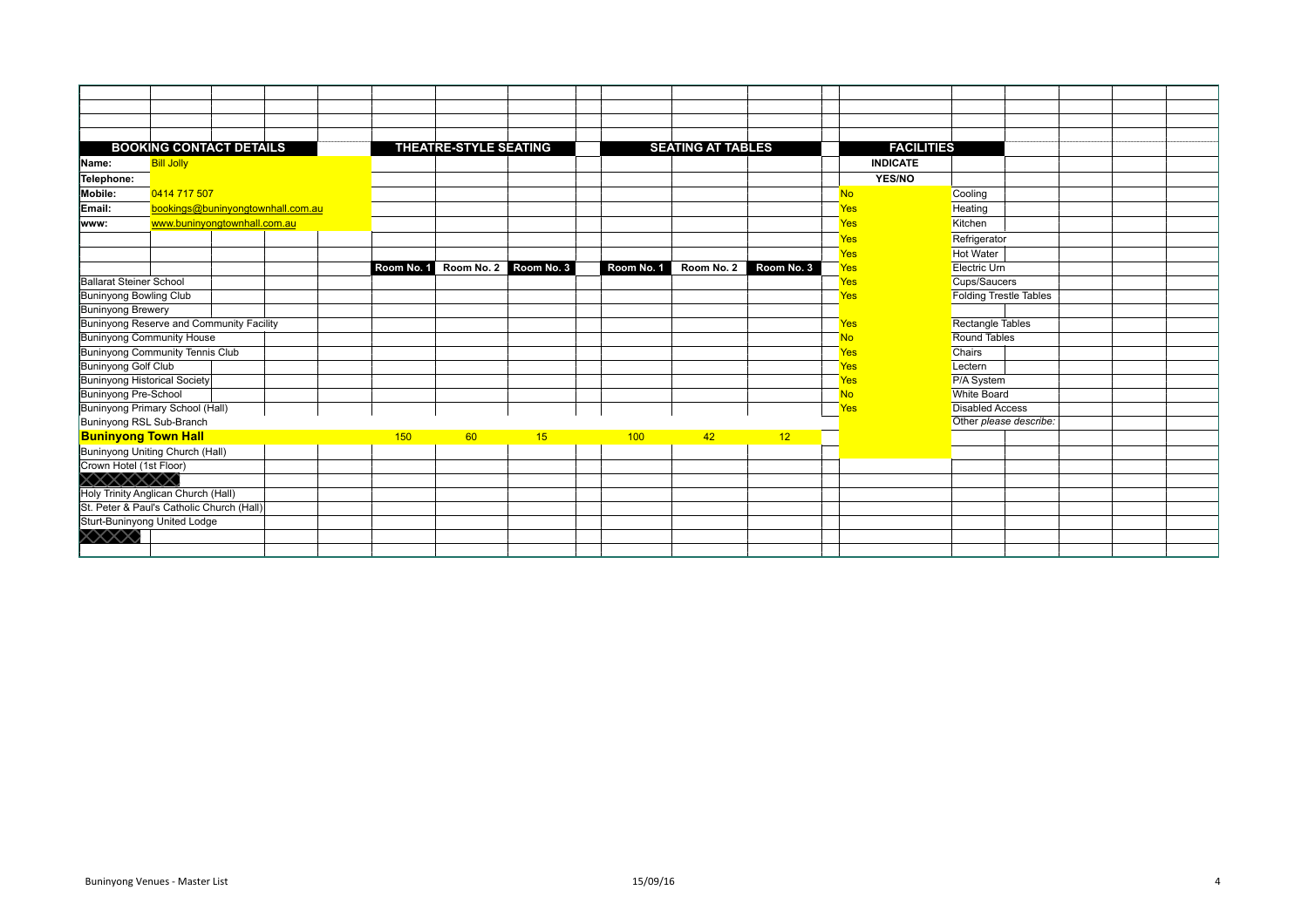|                                                | <b>BOOKING CONTACT DETAILS</b> |  |            | <b>THEATRE-STYLE SEATING</b>                                                 |                       |            | <b>SEATING AT TABLES</b> |            |            | <b>FACILITIES</b> |                                                  |  |                                              |  |
|------------------------------------------------|--------------------------------|--|------------|------------------------------------------------------------------------------|-----------------------|------------|--------------------------|------------|------------|-------------------|--------------------------------------------------|--|----------------------------------------------|--|
| Name:                                          | <b>Ron Fleming</b>             |  |            |                                                                              |                       |            |                          |            |            | <b>INDICATE</b>   |                                                  |  |                                              |  |
| Telephone:                                     | 03 5341 3225                   |  |            | $\begin{array}{c} \triangle & \triangle & \triangle & \triangle \end{array}$ |                       |            |                          |            |            | YES/NO            |                                                  |  |                                              |  |
| Mobile:                                        |                                |  |            |                                                                              |                       |            |                          |            | Yes        |                   | Cooling                                          |  |                                              |  |
| Email:                                         | ri lifleming@bigpond.com       |  |            | 555<br>ワワワ<br><b>DDD</b>                                                     |                       |            |                          |            | Yes        |                   | Heating                                          |  |                                              |  |
|                                                |                                |  |            | OOO<br><b>000</b>                                                            |                       |            |                          |            | Yes        |                   | Kitchen                                          |  |                                              |  |
|                                                |                                |  |            | 000 000                                                                      |                       |            |                          |            | Yes        |                   | Refrigerator                                     |  |                                              |  |
|                                                |                                |  |            |                                                                              |                       |            |                          |            | Yes        |                   | Hot Water                                        |  |                                              |  |
|                                                |                                |  | Room No. 1 |                                                                              | Room No. 2 Room No. 3 | Room No. 1 | Room No. 2               | Room No. 3 | <b>Yes</b> |                   | Electric Um                                      |  |                                              |  |
| <b>Ballarat Steiner School</b>                 |                                |  |            |                                                                              |                       |            |                          |            | Yes        |                   | Cups/Saucers                                     |  |                                              |  |
| <b>Buninyong Bowling Club</b>                  |                                |  |            |                                                                              |                       |            |                          |            | <b>Yes</b> |                   | <b>Folding Trestle Tables</b>                    |  |                                              |  |
| <b>Buninyong Brewery</b>                       |                                |  |            |                                                                              |                       |            |                          |            |            |                   |                                                  |  |                                              |  |
| Buninyong Reserve and Community Facility       |                                |  |            |                                                                              |                       |            |                          |            | Yes        |                   | <b>Rectangle Tables</b>                          |  |                                              |  |
| <b>Buninyong Community House</b>               |                                |  |            |                                                                              |                       |            |                          |            | <b>No</b>  |                   | <b>Round Tables</b>                              |  |                                              |  |
| Buninyong Community Tennis Club                |                                |  |            |                                                                              |                       |            |                          |            | Yes        |                   | <b>Chairs</b>                                    |  |                                              |  |
| <b>Buninyong Golf Club</b>                     |                                |  |            |                                                                              |                       |            |                          |            | Yes        |                   | Lectern                                          |  |                                              |  |
| <b>Buninyong Historical Society</b>            |                                |  |            |                                                                              |                       |            |                          |            | Yes        |                   | P/A System                                       |  |                                              |  |
| Buninyong Pre-School                           |                                |  |            |                                                                              |                       |            |                          |            | <b>No</b>  |                   | <b>White Board</b>                               |  |                                              |  |
| Buninyong Primary School (Hall)                |                                |  |            |                                                                              |                       |            |                          |            | Yes        |                   | <b>Disabled Access</b><br>Other please describe: |  |                                              |  |
| Buninyong RSL Sub-Branch                       |                                |  |            |                                                                              |                       |            |                          |            |            |                   |                                                  |  |                                              |  |
| Buninyong Town Hall                            |                                |  |            |                                                                              |                       |            |                          |            |            |                   |                                                  |  | Venue can accommodate both styles of seating |  |
| Buninyong Uniting Church (Hall)                |                                |  |            |                                                                              |                       |            |                          |            |            |                   |                                                  |  |                                              |  |
| Crown Hotel (1st Floor)                        |                                |  |            |                                                                              |                       |            |                          |            |            |                   |                                                  |  |                                              |  |
| XXXXXXX<br>Holy Trinity Anglican Church (Hall) |                                |  |            |                                                                              |                       |            |                          |            |            |                   |                                                  |  |                                              |  |
| St. Peter & Paul's Catholic Church (Hall)      |                                |  |            |                                                                              |                       |            |                          |            |            |                   |                                                  |  |                                              |  |
| <b>Sturt-Buninyong United Lodge</b>            |                                |  | 200        |                                                                              |                       | 140        |                          |            |            |                   |                                                  |  |                                              |  |
| $\times\!\!\times\!\!\times\!\!\times$         |                                |  |            |                                                                              |                       |            |                          |            |            |                   |                                                  |  |                                              |  |
|                                                |                                |  |            |                                                                              |                       |            |                          |            |            |                   |                                                  |  |                                              |  |
|                                                |                                |  |            |                                                                              |                       |            |                          |            |            |                   |                                                  |  |                                              |  |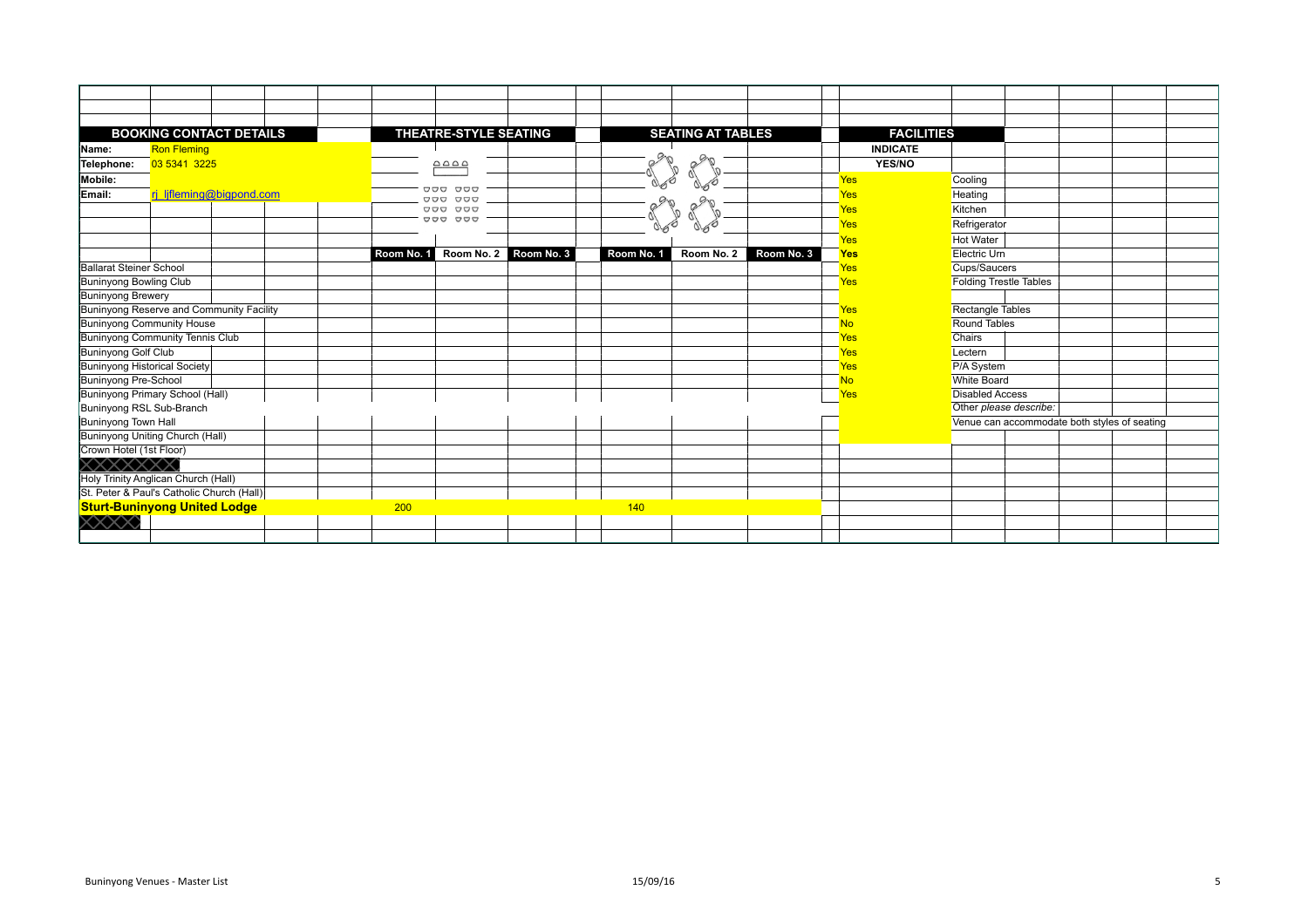|                                                                                  | <b>BOOKING CONTACT DETAILS</b>  |  |            | <b>THEATRE-STYLE SEATING</b> |            | <b>SEATING AT TABLES</b> |            |            | <b>FACILITIES</b> |                                                  |  |  |
|----------------------------------------------------------------------------------|---------------------------------|--|------------|------------------------------|------------|--------------------------|------------|------------|-------------------|--------------------------------------------------|--|--|
| Name:                                                                            | <b>David Streeter</b>           |  |            |                              |            |                          |            |            | <b>INDICATE</b>   |                                                  |  |  |
| Telephone:                                                                       | 03 5341 3402                    |  |            |                              |            |                          |            |            | YES/NO            |                                                  |  |  |
| Mobile:                                                                          |                                 |  |            |                              |            |                          |            | Yes        |                   | Cooling                                          |  |  |
| Email:                                                                           | info@crownhotelbuninyong.com.au |  |            |                              |            |                          |            | Yes        |                   | Heating                                          |  |  |
|                                                                                  |                                 |  |            |                              |            |                          |            | Yes        |                   | Kitchen                                          |  |  |
|                                                                                  |                                 |  |            |                              |            |                          |            | Yes        |                   | Refrigerator                                     |  |  |
|                                                                                  |                                 |  |            |                              |            |                          |            | Yes        |                   | Hot Water                                        |  |  |
|                                                                                  |                                 |  | Room No. 1 | Room No. 2 Room No. 3        | Room No. 1 | Room No. 2               | Room No. 3 | <b>Yes</b> |                   | Electric Urn                                     |  |  |
| <b>Ballarat Steiner School</b>                                                   |                                 |  |            |                              |            |                          |            | Yes        |                   | Cups/Saucers                                     |  |  |
| Buninyong Bowling Club                                                           |                                 |  |            |                              |            |                          |            | Yes        |                   | <b>Folding Trestle Tables</b>                    |  |  |
| <b>Buninyong Brewery</b>                                                         |                                 |  |            |                              |            |                          |            |            |                   |                                                  |  |  |
| Buninyong Reserve and Community Facility                                         |                                 |  |            |                              |            |                          |            | Yes        |                   | Rectangle Tables                                 |  |  |
| <b>Buninyong Community House</b>                                                 |                                 |  |            |                              |            |                          |            |            |                   | <b>Round Tables</b>                              |  |  |
| Buninyong Community Tennis Club                                                  |                                 |  |            |                              |            |                          |            | Yes        |                   | <b>Chairs</b>                                    |  |  |
| <b>Buninyong Golf Club</b>                                                       |                                 |  |            |                              |            |                          |            |            |                   | Lectern                                          |  |  |
| <b>Buninyong Historical Society</b>                                              |                                 |  |            |                              |            |                          |            |            |                   | P/A System                                       |  |  |
| <b>Buninyong Pre-School</b>                                                      |                                 |  |            |                              |            |                          |            |            |                   | <b>White Board</b>                               |  |  |
| Buninyong Primary School (Hall)                                                  |                                 |  |            |                              |            |                          |            | Yes        |                   | <b>Disabled Access</b><br>Other please describe: |  |  |
| Buninyong RSL Sub-Branch                                                         |                                 |  |            |                              |            |                          |            |            |                   |                                                  |  |  |
| Buninyong Town Hall                                                              |                                 |  |            |                              |            |                          |            |            |                   |                                                  |  |  |
| Buninyong Uniting Church (Hall)                                                  |                                 |  |            |                              |            |                          |            |            |                   |                                                  |  |  |
| <b>Crown Hotel (1st Floor)</b>                                                   |                                 |  | 40         |                              | 20         |                          |            |            |                   |                                                  |  |  |
| XXXXXX                                                                           |                                 |  |            |                              |            |                          |            |            |                   |                                                  |  |  |
| Holy Trinity Anglican Church (Hall)<br>St. Peter & Paul's Catholic Church (Hall) |                                 |  |            |                              |            |                          |            |            |                   |                                                  |  |  |
| Sturt-Buninyong United Lodge                                                     |                                 |  |            |                              |            |                          |            |            |                   |                                                  |  |  |
| $\times\!\!\times\!\!\times\!\!\times$                                           |                                 |  |            |                              |            |                          |            |            |                   |                                                  |  |  |
|                                                                                  |                                 |  |            |                              |            |                          |            |            |                   |                                                  |  |  |
|                                                                                  |                                 |  |            |                              |            |                          |            |            |                   |                                                  |  |  |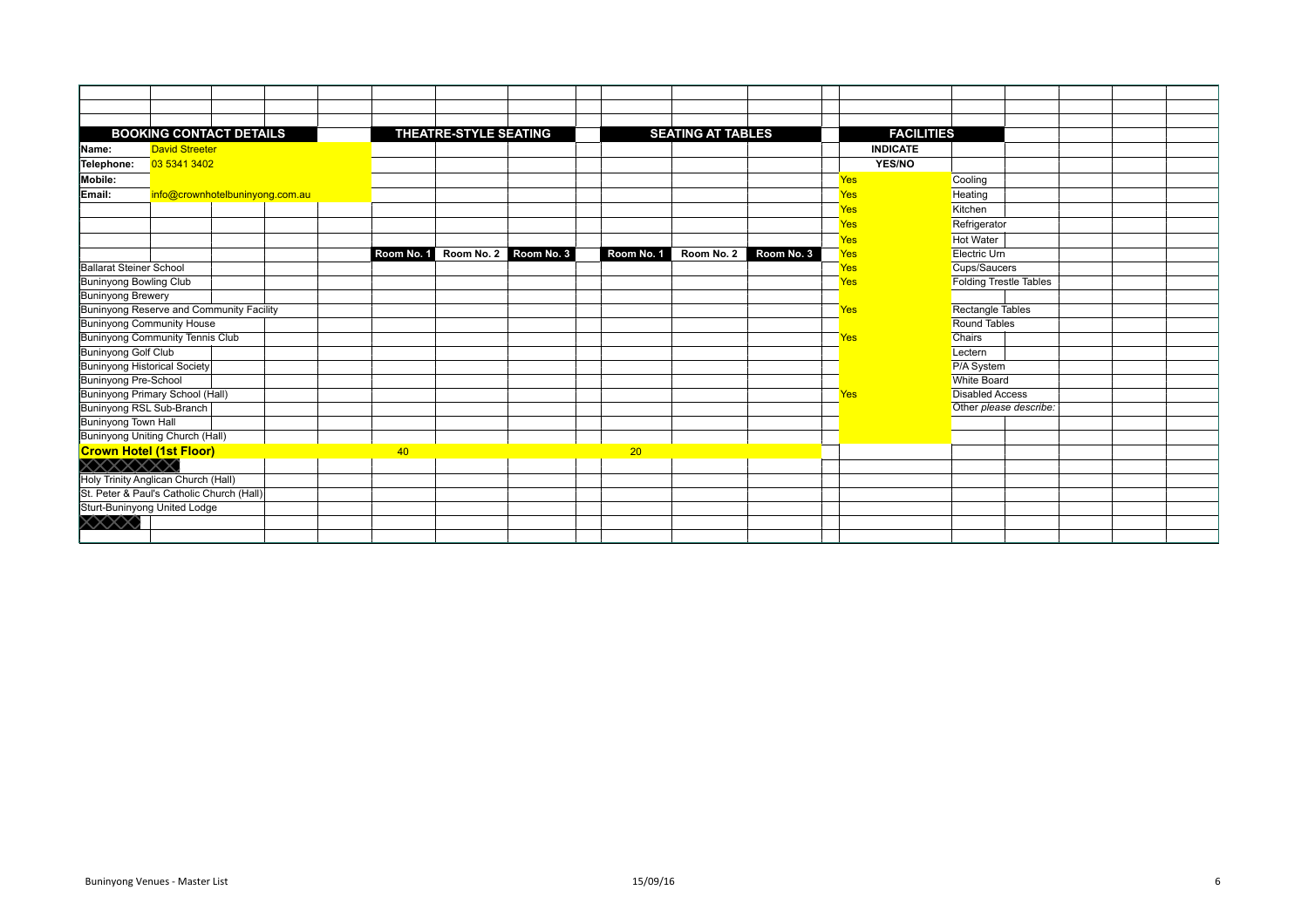|    | XXXXXXXXX<br>XXXXXX |        |  | <b>XXXXXXXXX</b>         |  | <b>XXXXXXXX</b>                     |  | XXXXX       |          |                                                                                                                                                                                                                                                                                                                                                                                                                                                                                                  |  |
|----|---------------------|--------|--|--------------------------|--|-------------------------------------|--|-------------|----------|--------------------------------------------------------------------------------------------------------------------------------------------------------------------------------------------------------------------------------------------------------------------------------------------------------------------------------------------------------------------------------------------------------------------------------------------------------------------------------------------------|--|
| XX |                     |        |  |                          |  |                                     |  |             |          |                                                                                                                                                                                                                                                                                                                                                                                                                                                                                                  |  |
|    |                     |        |  |                          |  |                                     |  |             |          |                                                                                                                                                                                                                                                                                                                                                                                                                                                                                                  |  |
|    |                     | XXXXXX |  |                          |  |                                     |  |             |          |                                                                                                                                                                                                                                                                                                                                                                                                                                                                                                  |  |
|    |                     |        |  |                          |  |                                     |  |             |          |                                                                                                                                                                                                                                                                                                                                                                                                                                                                                                  |  |
|    |                     |        |  |                          |  |                                     |  |             | $\infty$ |                                                                                                                                                                                                                                                                                                                                                                                                                                                                                                  |  |
|    |                     |        |  |                          |  |                                     |  |             |          |                                                                                                                                                                                                                                                                                                                                                                                                                                                                                                  |  |
|    |                     |        |  |                          |  | XXXXXXXXI XXXXIIII XXXXI XXXXI XXXX |  |             |          | $\leftarrow$ $\leftarrow$ $\leftarrow$ $\leftarrow$ $\leftarrow$ $\leftarrow$ $\leftarrow$ $\leftarrow$ $\leftarrow$ $\leftarrow$ $\leftarrow$ $\leftarrow$ $\leftarrow$ $\leftarrow$ $\leftarrow$ $\leftarrow$ $\leftarrow$ $\leftarrow$ $\leftarrow$ $\leftarrow$ $\leftarrow$ $\leftarrow$ $\leftarrow$ $\leftarrow$ $\leftarrow$ $\leftarrow$ $\leftarrow$ $\leftarrow$ $\leftarrow$ $\leftarrow$ $\leftarrow$ $\leftarrow$ $\leftarrow$ $\leftarrow$ $\leftarrow$ $\leftarrow$ $\leftarrow$ |  |
|    |                     |        |  |                          |  |                                     |  |             |          |                                                                                                                                                                                                                                                                                                                                                                                                                                                                                                  |  |
|    |                     |        |  |                          |  |                                     |  | $\boxtimes$ |          |                                                                                                                                                                                                                                                                                                                                                                                                                                                                                                  |  |
|    |                     |        |  |                          |  |                                     |  |             |          |                                                                                                                                                                                                                                                                                                                                                                                                                                                                                                  |  |
|    |                     | XXXXX  |  |                          |  |                                     |  |             |          |                                                                                                                                                                                                                                                                                                                                                                                                                                                                                                  |  |
|    | XXXX)               |        |  |                          |  |                                     |  |             |          |                                                                                                                                                                                                                                                                                                                                                                                                                                                                                                  |  |
|    |                     |        |  |                          |  |                                     |  |             |          |                                                                                                                                                                                                                                                                                                                                                                                                                                                                                                  |  |
|    |                     |        |  |                          |  |                                     |  |             |          |                                                                                                                                                                                                                                                                                                                                                                                                                                                                                                  |  |
|    |                     |        |  |                          |  |                                     |  |             |          |                                                                                                                                                                                                                                                                                                                                                                                                                                                                                                  |  |
|    |                     |        |  |                          |  |                                     |  |             |          |                                                                                                                                                                                                                                                                                                                                                                                                                                                                                                  |  |
|    |                     |        |  |                          |  |                                     |  |             |          |                                                                                                                                                                                                                                                                                                                                                                                                                                                                                                  |  |
|    | XXX                 |        |  |                          |  |                                     |  |             |          |                                                                                                                                                                                                                                                                                                                                                                                                                                                                                                  |  |
|    |                     |        |  |                          |  |                                     |  |             |          |                                                                                                                                                                                                                                                                                                                                                                                                                                                                                                  |  |
|    |                     |        |  | XXXXXXXXXXXXXXXXXXXXXXXX |  |                                     |  |             |          |                                                                                                                                                                                                                                                                                                                                                                                                                                                                                                  |  |
|    |                     |        |  |                          |  |                                     |  |             |          |                                                                                                                                                                                                                                                                                                                                                                                                                                                                                                  |  |
|    |                     |        |  |                          |  |                                     |  |             |          |                                                                                                                                                                                                                                                                                                                                                                                                                                                                                                  |  |
|    |                     |        |  |                          |  |                                     |  |             |          |                                                                                                                                                                                                                                                                                                                                                                                                                                                                                                  |  |
|    |                     |        |  |                          |  |                                     |  |             |          |                                                                                                                                                                                                                                                                                                                                                                                                                                                                                                  |  |
|    |                     |        |  |                          |  |                                     |  |             |          |                                                                                                                                                                                                                                                                                                                                                                                                                                                                                                  |  |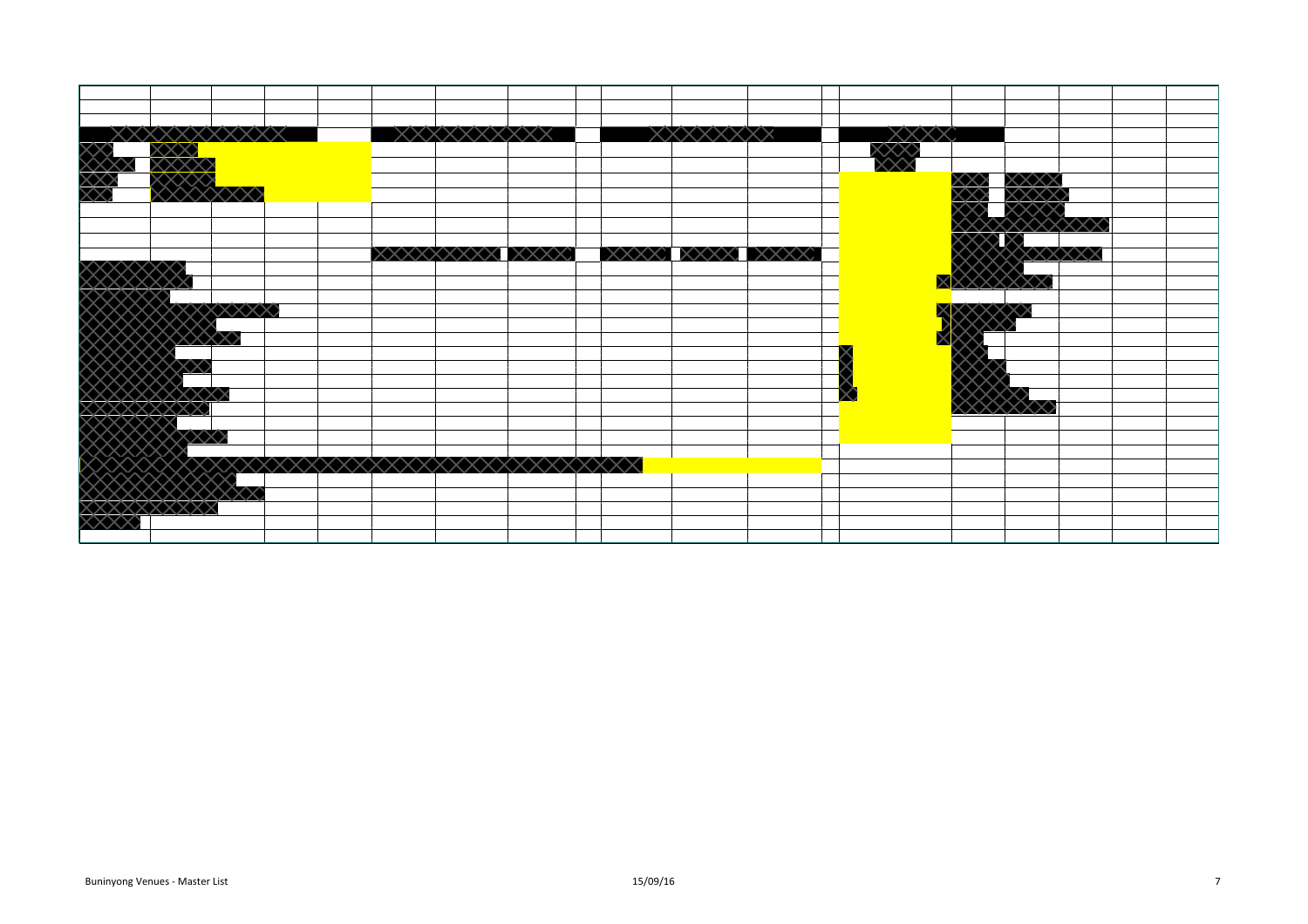|                                                 | <b>BOOKING CONTACT DETAILS</b>      |  |            | THEATRE-STYLE SEATING |            |            | <b>SEATING AT TABLES</b> |            |                | <b>FACILITIES</b> |                               |  |  |
|-------------------------------------------------|-------------------------------------|--|------------|-----------------------|------------|------------|--------------------------|------------|----------------|-------------------|-------------------------------|--|--|
| Name:                                           | <b>Bernie Conlan</b>                |  |            |                       |            |            |                          |            |                | <b>INDICATE</b>   |                               |  |  |
| Telephone:                                      | 03 5341 3560                        |  |            |                       |            |            |                          |            |                | YES/NO            |                               |  |  |
| Mobile:                                         |                                     |  |            |                       |            |            |                          |            | no             |                   | Cooling                       |  |  |
| Email:                                          | Conlan.Bernie.BP@edumail.vic.gov.au |  |            |                       |            |            |                          |            | n <sub>o</sub> |                   | Heating                       |  |  |
|                                                 |                                     |  |            |                       |            |            |                          |            | no             |                   | Kitchen                       |  |  |
|                                                 |                                     |  |            |                       |            |            |                          |            | n <sub>o</sub> |                   | Refrigerator                  |  |  |
|                                                 |                                     |  |            |                       |            |            |                          |            | yes            |                   | <b>Hot Water</b>              |  |  |
|                                                 |                                     |  | Room No. 1 | Room No. 2            | Room No. 3 | Room No. 1 | Room No. 2               | Room No. 3 | no             |                   | Electric Urn                  |  |  |
| <b>Ballarat Steiner School</b>                  |                                     |  |            |                       |            |            |                          |            | no             |                   | Cups/Saucers                  |  |  |
| Buninyong Bowling Club                          |                                     |  |            |                       |            |            |                          |            | no             |                   | <b>Folding Trestle Tables</b> |  |  |
| <b>Buninyong Brewery</b>                        |                                     |  |            |                       |            |            |                          |            |                |                   |                               |  |  |
| <b>Buninyong Reserve and Community Facility</b> |                                     |  |            |                       |            |            |                          |            | n <sub>o</sub> |                   | Rectangle Tables              |  |  |
| <b>Buninyong Community House</b>                |                                     |  |            |                       |            |            |                          |            | no             |                   | <b>Round Tables</b>           |  |  |
| Buninyong Community Tennis Club                 |                                     |  |            |                       |            |            |                          |            | n <sub>o</sub> |                   | <b>Chairs</b>                 |  |  |
| <b>Buninyong Golf Club</b>                      |                                     |  |            |                       |            |            |                          |            | n <sub>o</sub> |                   | Lectern                       |  |  |
| <b>Buninyong Historical Society</b>             |                                     |  |            |                       |            |            |                          |            | yes            |                   | P/A System                    |  |  |
| <b>Buninyong Pre-School</b>                     |                                     |  |            |                       |            |            |                          |            | n <sub>o</sub> |                   | White Board                   |  |  |
| <b>Buninyong Primary School</b>                 |                                     |  | 800        |                       |            | 500        |                          |            | <b>ves</b>     |                   | <b>Disabled Access</b>        |  |  |
| Buninyong RSL Sub-Branch                        |                                     |  |            |                       |            |            |                          |            |                |                   | Other please describe:        |  |  |
| Buninyong Town Hall                             |                                     |  |            |                       |            |            |                          |            |                |                   |                               |  |  |
| Buninyong Uniting Church (Hall)                 |                                     |  |            |                       |            |            |                          |            |                |                   |                               |  |  |
| Crown Hotel (1st Floor)                         |                                     |  |            |                       |            |            |                          |            |                |                   |                               |  |  |
|                                                 |                                     |  |            |                       |            |            |                          |            |                |                   |                               |  |  |
| Holy Trinity Anglican Church (Hall)             |                                     |  |            |                       |            |            |                          |            |                |                   |                               |  |  |
| St. Peter & Paul's Catholic Church (Hall)       |                                     |  |            |                       |            |            |                          |            |                |                   |                               |  |  |
| Sturt-Buninyong United Lodge                    |                                     |  |            |                       |            |            |                          |            |                |                   |                               |  |  |
| $\times$                                        |                                     |  |            |                       |            |            |                          |            |                |                   |                               |  |  |
|                                                 |                                     |  |            |                       |            |            |                          |            |                |                   |                               |  |  |
|                                                 |                                     |  |            |                       |            |            |                          |            |                |                   |                               |  |  |
|                                                 |                                     |  |            |                       |            |            |                          |            |                |                   |                               |  |  |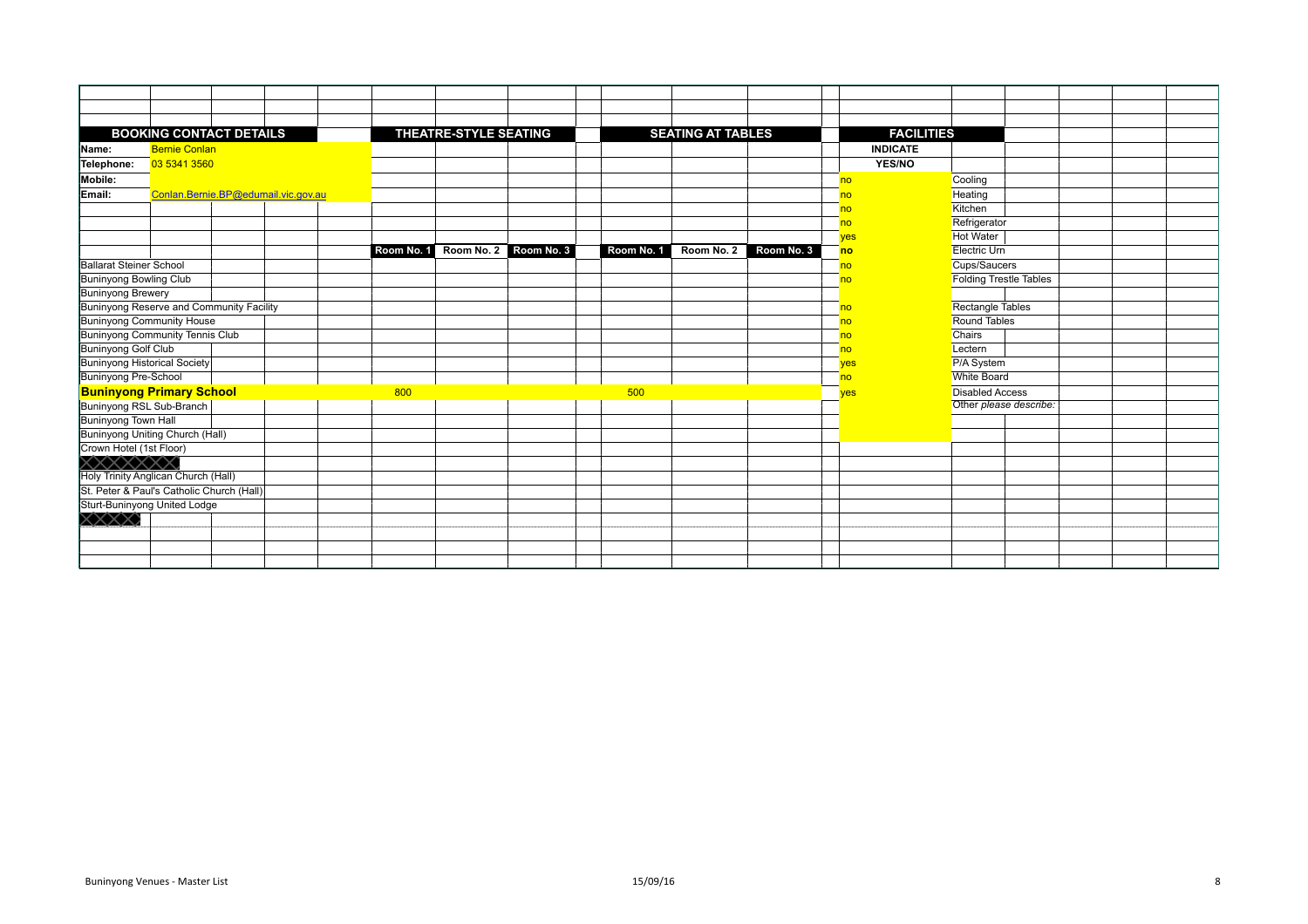|                                            | <b>BOOKING CONTACT DETAILS</b> |  |            | THEATRE-STYLE SEATING |  |            | <b>SEATING AT TABLES</b> |            | <b>FACILITIES</b> |                               |  |  |
|--------------------------------------------|--------------------------------|--|------------|-----------------------|--|------------|--------------------------|------------|-------------------|-------------------------------|--|--|
| Name:                                      | <b>Mark Schnerring</b>         |  |            |                       |  |            |                          |            | <b>INDICATE</b>   |                               |  |  |
| Telephone:                                 |                                |  |            |                       |  |            |                          |            | <b>YES/NO</b>     |                               |  |  |
| Mobile:                                    | "0401022107"                   |  |            |                       |  |            |                          |            | pedestal fans     | Cooling                       |  |  |
| Email:                                     | mark@buninyonganglican.org.au  |  |            |                       |  |            |                          |            | <b>YES</b>        | Heating                       |  |  |
|                                            |                                |  |            |                       |  |            |                          |            | <b>YES</b>        | Kitchen                       |  |  |
|                                            |                                |  |            |                       |  |            |                          |            | yes               | Refrigerator                  |  |  |
|                                            |                                |  |            |                       |  |            |                          |            | ves               | Hot Water                     |  |  |
|                                            |                                |  | Room No. 1 | Room No. 2 Room No. 3 |  | Room No. 1 | Room No. 2               | Room No. 3 | <b>ves</b>        | <b>Electric Urn</b>           |  |  |
| <b>Ballarat Steiner School</b>             |                                |  |            |                       |  |            |                          |            | <b>ves</b>        | Cups/Saucers                  |  |  |
| Buninyong Bowling Club                     |                                |  |            |                       |  |            |                          |            | <b>Ves</b>        | <b>Folding Trestle Tables</b> |  |  |
| <b>Buninyong Brewery</b>                   |                                |  |            |                       |  |            |                          |            |                   |                               |  |  |
| Buninyong Reserve and Community Facility   |                                |  |            |                       |  |            |                          |            | <b>Ves</b>        | Rectangle Tables              |  |  |
| <b>Buninyong Community House</b>           |                                |  |            |                       |  |            |                          |            | n <sub>o</sub>    | <b>Round Tables</b>           |  |  |
| Buninyong Community Tennis Club            |                                |  |            |                       |  |            |                          |            | yes               | <b>Chairs</b>                 |  |  |
| Buninyong Golf Club                        |                                |  |            |                       |  |            |                          |            | yes               | Lectern                       |  |  |
| <b>Buninyong Historical Society</b>        |                                |  |            |                       |  |            |                          |            | yes               | P/A System                    |  |  |
| <b>Buninyong Pre-School</b>                |                                |  |            |                       |  |            |                          |            | ves               | White Board                   |  |  |
| Buninyong Primary School (Hall)            |                                |  |            |                       |  |            |                          |            | <b>ves</b>        | <b>Disabled Access</b>        |  |  |
| Buninyong RSL Sub-Branch                   |                                |  |            |                       |  |            |                          |            |                   | Other please describe:        |  |  |
| Buninyong Town Hall                        |                                |  |            |                       |  |            |                          |            |                   |                               |  |  |
| Buninyong Uniting Church (Hall)            |                                |  |            |                       |  |            |                          |            |                   |                               |  |  |
| Crown Hotel (1st Floor)                    |                                |  |            |                       |  |            |                          |            |                   |                               |  |  |
| XXXXXX                                     |                                |  |            |                       |  |            |                          |            |                   |                               |  |  |
| <b>Holy Trinity Anglican Church (Hall)</b> |                                |  | 100        |                       |  |            |                          |            |                   |                               |  |  |
| St. Peter & Paul's Catholic Church (Hall)  |                                |  |            |                       |  |            |                          |            |                   |                               |  |  |
| Sturt-Buninyong United Lodge               |                                |  |            |                       |  |            |                          |            |                   |                               |  |  |
| $\times\!\!\times\!\!\times\!\!\times$     |                                |  |            |                       |  |            |                          |            |                   |                               |  |  |
|                                            |                                |  |            |                       |  |            |                          |            |                   |                               |  |  |
|                                            |                                |  |            |                       |  |            |                          |            |                   |                               |  |  |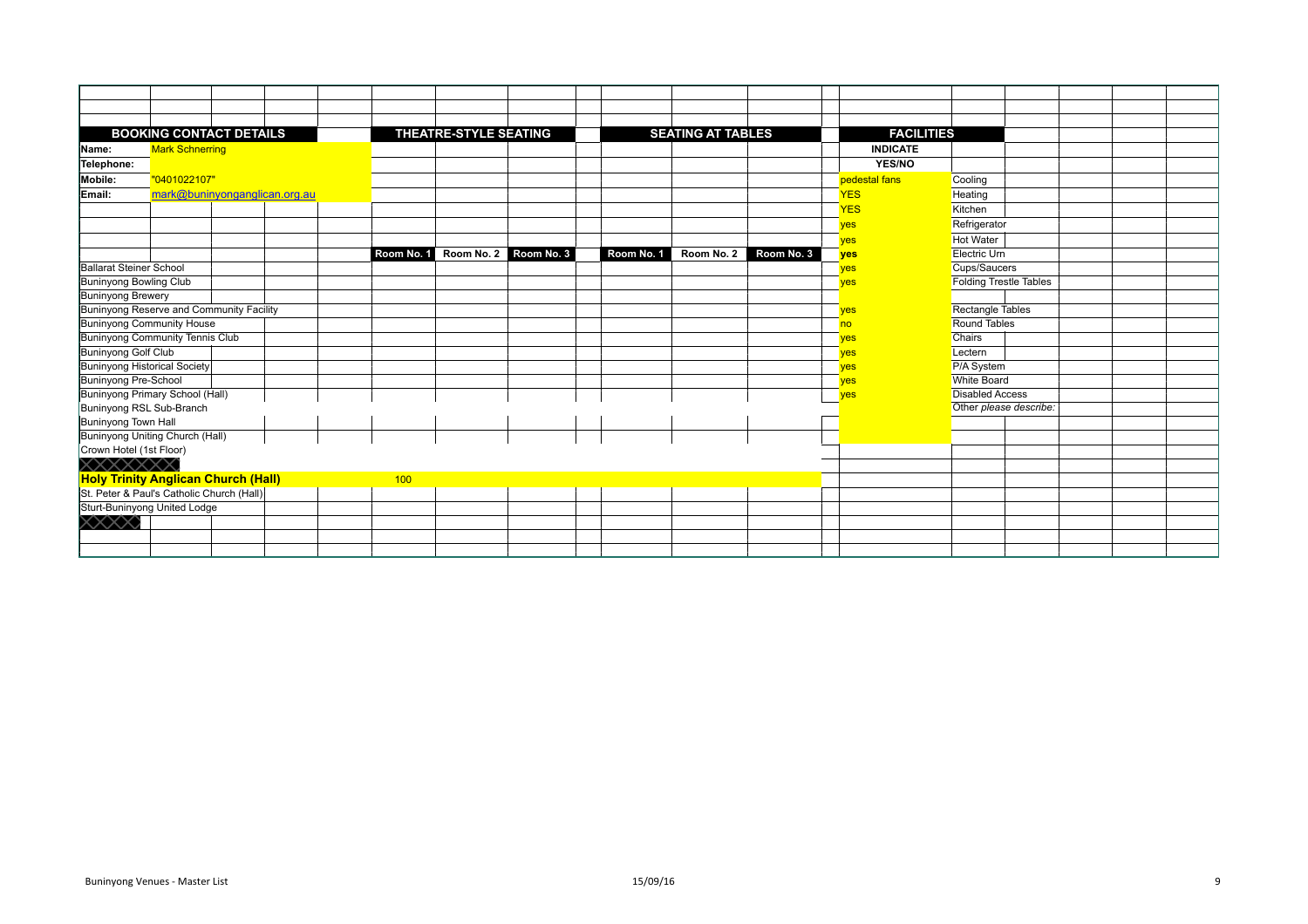|          | $\begin{picture}(10,10) \put(0,0){\line(1,0){15}} \put(15,0){\line(1,0){15}} \put(15,0){\line(1,0){15}} \put(15,0){\line(1,0){15}} \put(15,0){\line(1,0){15}} \put(15,0){\line(1,0){15}} \put(15,0){\line(1,0){15}} \put(15,0){\line(1,0){15}} \put(15,0){\line(1,0){15}} \put(15,0){\line(1,0){15}} \put(15,0){\line(1,0){15}} \put(15,0){\line(1$ |        |  | $\times\times\times\times\times\times\times$ |  | XXXXXXX |  |          |                        |  |  |
|----------|-----------------------------------------------------------------------------------------------------------------------------------------------------------------------------------------------------------------------------------------------------------------------------------------------------------------------------------------------------|--------|--|----------------------------------------------|--|---------|--|----------|------------------------|--|--|
| $\times$ |                                                                                                                                                                                                                                                                                                                                                     |        |  |                                              |  |         |  |          |                        |  |  |
|          |                                                                                                                                                                                                                                                                                                                                                     |        |  |                                              |  |         |  |          | $\overline{\text{XX}}$ |  |  |
|          |                                                                                                                                                                                                                                                                                                                                                     |        |  |                                              |  |         |  |          |                        |  |  |
|          | XXXXXXXX                                                                                                                                                                                                                                                                                                                                            |        |  |                                              |  |         |  |          |                        |  |  |
|          |                                                                                                                                                                                                                                                                                                                                                     |        |  |                                              |  |         |  | XXXXX    |                        |  |  |
|          |                                                                                                                                                                                                                                                                                                                                                     |        |  |                                              |  |         |  |          |                        |  |  |
|          |                                                                                                                                                                                                                                                                                                                                                     |        |  |                                              |  |         |  |          |                        |  |  |
|          |                                                                                                                                                                                                                                                                                                                                                     |        |  | XXXXXXXXXXXXXX                               |  |         |  |          |                        |  |  |
|          |                                                                                                                                                                                                                                                                                                                                                     |        |  |                                              |  |         |  |          |                        |  |  |
|          |                                                                                                                                                                                                                                                                                                                                                     |        |  |                                              |  |         |  | $\times$ |                        |  |  |
|          |                                                                                                                                                                                                                                                                                                                                                     |        |  |                                              |  |         |  |          |                        |  |  |
|          |                                                                                                                                                                                                                                                                                                                                                     | XXXXX. |  |                                              |  |         |  |          |                        |  |  |
|          |                                                                                                                                                                                                                                                                                                                                                     |        |  |                                              |  |         |  |          |                        |  |  |
|          | XXXX)                                                                                                                                                                                                                                                                                                                                               |        |  |                                              |  |         |  |          |                        |  |  |
|          |                                                                                                                                                                                                                                                                                                                                                     |        |  |                                              |  |         |  |          |                        |  |  |
|          |                                                                                                                                                                                                                                                                                                                                                     |        |  |                                              |  |         |  |          |                        |  |  |
|          |                                                                                                                                                                                                                                                                                                                                                     |        |  |                                              |  |         |  |          |                        |  |  |
|          |                                                                                                                                                                                                                                                                                                                                                     |        |  |                                              |  |         |  |          |                        |  |  |
|          |                                                                                                                                                                                                                                                                                                                                                     |        |  |                                              |  |         |  |          |                        |  |  |
|          |                                                                                                                                                                                                                                                                                                                                                     |        |  |                                              |  |         |  |          |                        |  |  |
|          |                                                                                                                                                                                                                                                                                                                                                     |        |  |                                              |  |         |  |          |                        |  |  |
|          |                                                                                                                                                                                                                                                                                                                                                     |        |  |                                              |  |         |  |          |                        |  |  |
|          |                                                                                                                                                                                                                                                                                                                                                     |        |  |                                              |  |         |  |          |                        |  |  |
|          |                                                                                                                                                                                                                                                                                                                                                     |        |  |                                              |  |         |  |          |                        |  |  |
|          |                                                                                                                                                                                                                                                                                                                                                     |        |  |                                              |  |         |  |          |                        |  |  |
|          |                                                                                                                                                                                                                                                                                                                                                     |        |  | <b>XXXXXXXXXXXXXXXXXX</b>                    |  |         |  |          |                        |  |  |
|          |                                                                                                                                                                                                                                                                                                                                                     |        |  |                                              |  |         |  |          |                        |  |  |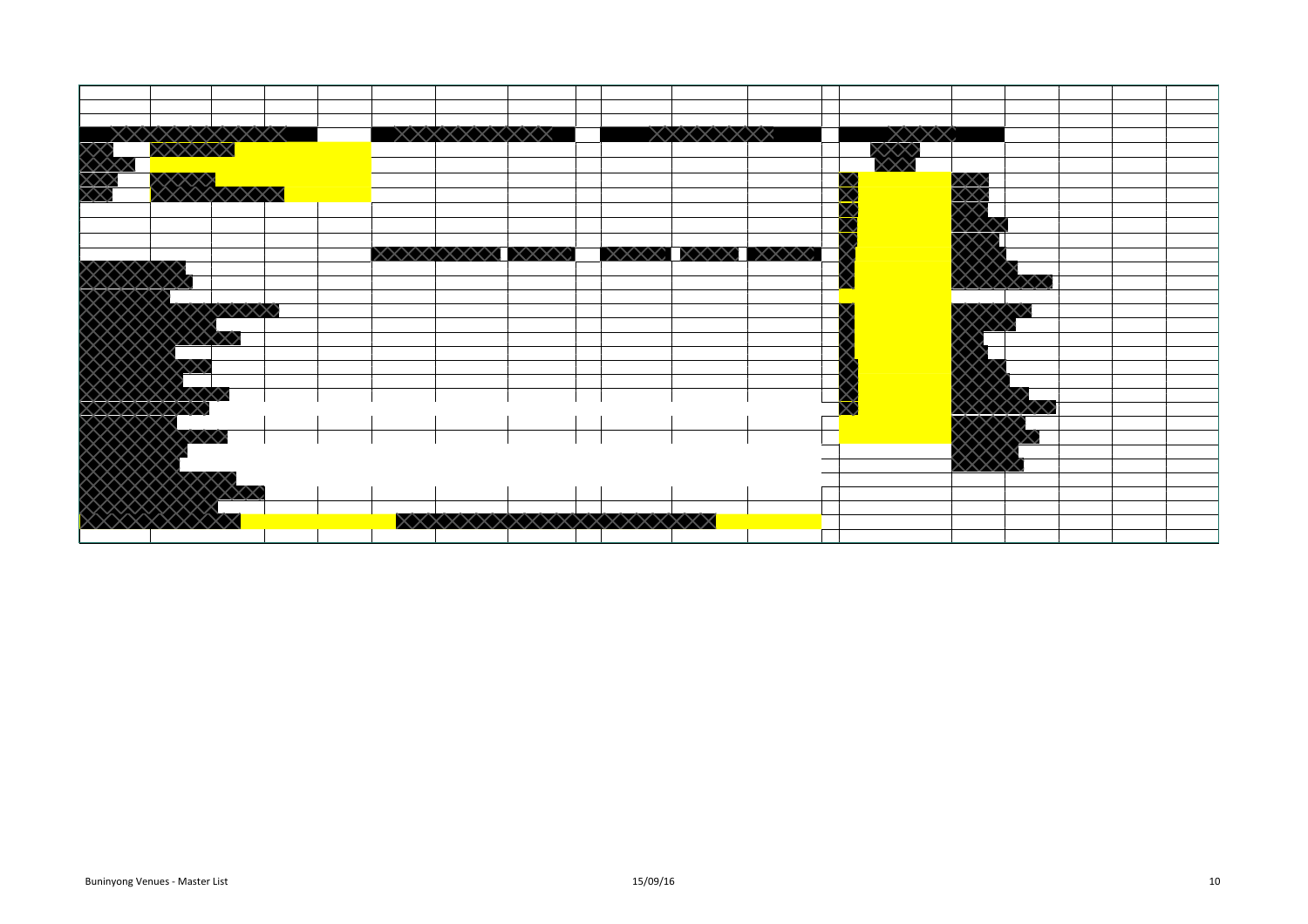|                                                       | <b>BOOKING CONTACT DETAILS</b>   |  |            | <b>THEATRE-STYLE SEATING</b> |            |            | <b>SEATING AT TABLES</b> |            | <b>FACILITIES</b> |                               |  |  |
|-------------------------------------------------------|----------------------------------|--|------------|------------------------------|------------|------------|--------------------------|------------|-------------------|-------------------------------|--|--|
| Name:                                                 | <b>Anne Beggs-Sunter</b>         |  |            |                              |            |            |                          |            | <b>INDICATE</b>   |                               |  |  |
| Telephone:                                            | 03 5341 7618                     |  |            |                              |            |            |                          |            | YES/NO            |                               |  |  |
| Mobile:                                               |                                  |  |            |                              |            |            |                          |            | <b>NO</b>         | Cooling                       |  |  |
| Email:                                                | a.beggs-sunter@federation.edu.au |  |            |                              |            |            |                          |            | <b>YES</b>        | Heating                       |  |  |
|                                                       |                                  |  |            |                              |            |            |                          |            | <b>NO</b>         | Kitchen                       |  |  |
|                                                       |                                  |  |            |                              |            |            |                          |            | <b>NO</b>         | Refrigerator                  |  |  |
|                                                       |                                  |  |            |                              |            |            |                          |            | <b>NO</b>         | Hot Water                     |  |  |
|                                                       |                                  |  | Room No. 1 | Room No. 2                   | Room No. 3 | Room No. 1 | Room No. 2               | Room No. 3 | <b>NO</b>         | Electric Urn                  |  |  |
| <b>Ballarat Steiner School</b>                        |                                  |  |            |                              |            |            |                          |            | <b>NO</b>         | Cups/Saucers                  |  |  |
| <b>Buninyong Bowling Club</b>                         |                                  |  |            |                              |            |            |                          |            | <b>NO</b>         | <b>Folding Trestle Tables</b> |  |  |
| <b>Buninyong Brewery</b>                              |                                  |  |            |                              |            |            |                          |            |                   |                               |  |  |
| Buninyong Reserve and Community Facility              |                                  |  |            |                              |            |            |                          |            | <b>YES</b>        | <b>Rectangle Tables</b>       |  |  |
| <b>Buninyong Community House</b>                      |                                  |  |            |                              |            |            |                          |            | <b>NO</b>         | <b>Round Tables</b>           |  |  |
| Buninyong Community Tennis Club                       |                                  |  |            |                              |            |            |                          |            | <b>YES</b>        | <b>Chairs</b>                 |  |  |
| <b>Buninyong Golf Club</b>                            |                                  |  |            |                              |            |            |                          |            | <b>YES</b>        | Lectern                       |  |  |
| <b>Buninyong Historical Society (Old Court House)</b> |                                  |  | 30         |                              |            | 20         |                          |            | <b>NO</b>         | P/A System                    |  |  |
| Buninyong Pre-School                                  |                                  |  |            |                              |            |            |                          |            | <b>NO</b>         | <b>White Board</b>            |  |  |
| Buninyong Primary School (Hall)                       |                                  |  |            |                              |            |            |                          |            | <b>YES</b>        | <b>Disabled Access</b>        |  |  |
| Buninyong RSL Sub-Branch                              |                                  |  |            |                              |            |            |                          |            |                   | Other please describe:        |  |  |
| Buninyong Town Hall                                   |                                  |  |            |                              |            |            |                          |            |                   |                               |  |  |
| Buninyong Uniting Church (Hall)                       |                                  |  |            |                              |            |            |                          |            |                   |                               |  |  |
| Crown Hotel (1st Floor)                               |                                  |  |            |                              |            |            |                          |            |                   |                               |  |  |
| XXXXXXX                                               |                                  |  |            |                              |            |            |                          |            |                   |                               |  |  |
| Holy Trinity Anglican Church (Hall)                   |                                  |  |            |                              |            |            |                          |            |                   |                               |  |  |
| St. Peter & Paul's Catholic Church (Hall)             |                                  |  |            |                              |            |            |                          |            |                   |                               |  |  |
| Sturt-Buninyong United Lodge                          |                                  |  |            |                              |            |            |                          |            |                   |                               |  |  |
| $\times\!\!\times\!\!\times\!\!\times$                |                                  |  |            |                              |            |            |                          |            |                   |                               |  |  |
|                                                       |                                  |  |            |                              |            |            |                          |            |                   |                               |  |  |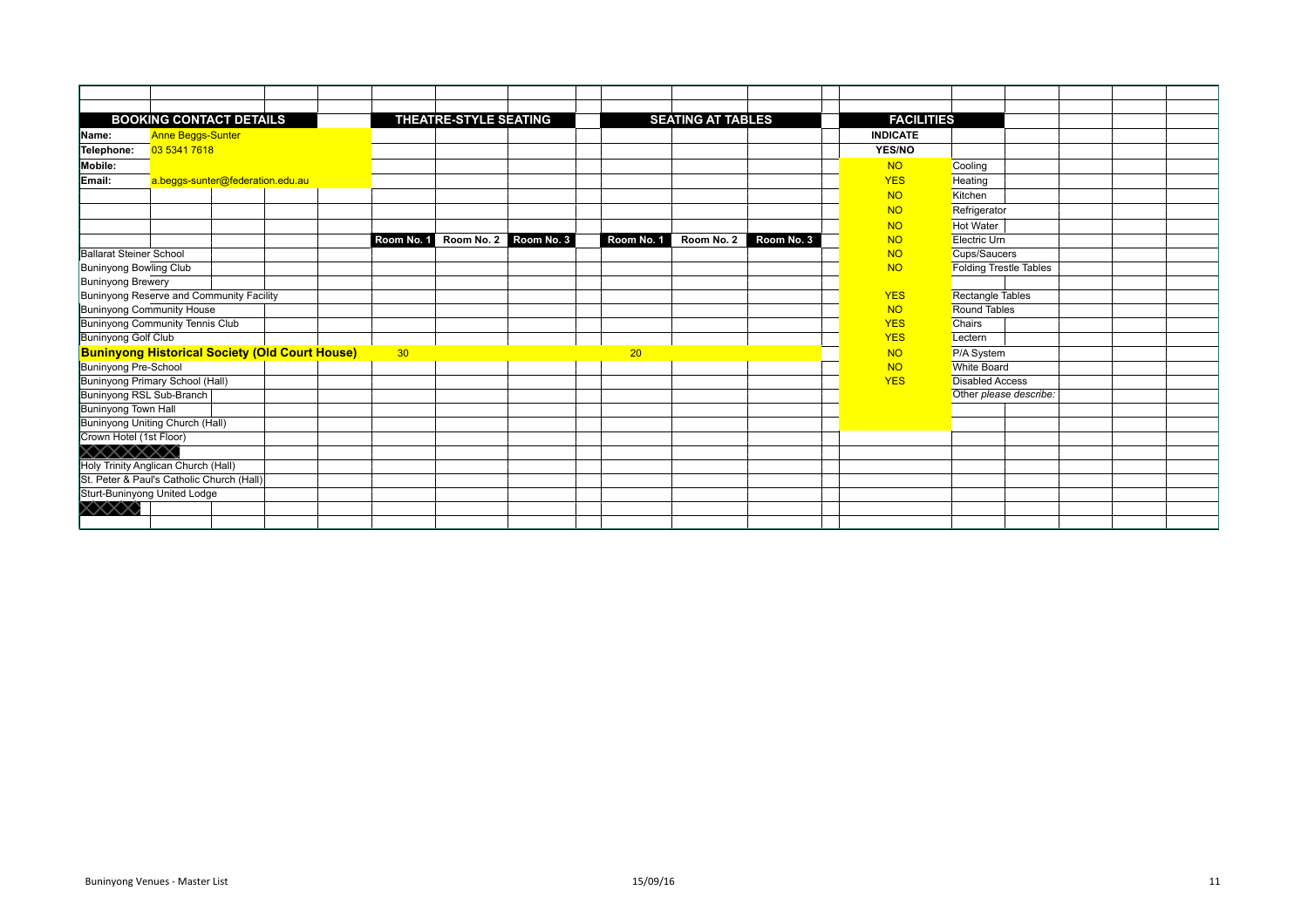|                                                        | <b>BOOKING CONTACT DETAILS</b>            |  |            | THEATRE-STYLE SEATING                           |            | <b>SEATING AT TABLES</b> |            |            | <b>FACILITIES</b> |                                                  |  |  |
|--------------------------------------------------------|-------------------------------------------|--|------------|-------------------------------------------------|------------|--------------------------|------------|------------|-------------------|--------------------------------------------------|--|--|
| Name:                                                  | <b>Louse Cheslett</b>                     |  |            |                                                 |            |                          |            |            | <b>INDICATE</b>   |                                                  |  |  |
| Telephone:                                             | 03 5341 8188                              |  |            | $\triangle$ $\triangle$ $\triangle$ $\triangle$ |            |                          |            |            | YES/NO            |                                                  |  |  |
| Mobile:                                                |                                           |  |            |                                                 |            |                          |            | <b>YES</b> |                   | Cooling                                          |  |  |
| Email:                                                 | welcome@ballaratsteinerschool.com.au      |  |            | 000<br>O<br>ᆷ                                   |            |                          |            | <b>YES</b> |                   | Heating                                          |  |  |
|                                                        |                                           |  |            | OOO<br><b>000</b>                               |            |                          |            | <b>YES</b> |                   | Kitchen                                          |  |  |
|                                                        |                                           |  |            | 000<br>000                                      |            |                          |            | <b>YES</b> |                   | Refrigerator                                     |  |  |
|                                                        |                                           |  |            |                                                 |            |                          |            | <b>YES</b> |                   | Hot Water                                        |  |  |
|                                                        |                                           |  | Room No. 1 | Room No. 2 Room No. 3                           | Room No. 1 | Room No. 2               | Room No. 3 | <b>YES</b> |                   | Electric Um                                      |  |  |
|                                                        | <b>Ballarat Steiner School</b>            |  | 100        |                                                 | 60         |                          |            | <b>Yes</b> |                   | Cups/Saucers                                     |  |  |
| Buninyong Bowling Club                                 |                                           |  |            |                                                 |            |                          |            | <b>YES</b> |                   | <b>Folding Trestle Tables</b>                    |  |  |
| Buninyong Brewery                                      |                                           |  |            |                                                 |            |                          |            |            |                   |                                                  |  |  |
|                                                        | Buninyong Reserve and Community Facility  |  |            |                                                 |            |                          |            | <b>NO</b>  |                   | <b>Rectangle Tables</b>                          |  |  |
|                                                        | <b>Buninyong Community House</b>          |  |            |                                                 |            |                          |            | <b>No</b>  |                   | <b>Round Tables</b>                              |  |  |
|                                                        | Buninyong Community Tennis Club           |  |            |                                                 |            |                          |            | Yes        |                   | <b>Chairs</b>                                    |  |  |
| <b>Buninyong Golf Club</b>                             |                                           |  |            |                                                 |            |                          |            | <b>No</b>  |                   | Lectern                                          |  |  |
|                                                        | <b>Buninyong Historical Society</b>       |  |            |                                                 |            |                          |            | <b>NO</b>  |                   | P/A System                                       |  |  |
| Buninyong Pre-School                                   |                                           |  |            |                                                 |            |                          |            | <b>NO</b>  |                   | <b>White Board</b>                               |  |  |
|                                                        | Buninyong Primary School (Hall)           |  |            |                                                 |            |                          |            | <b>YES</b> |                   | <b>Disabled Access</b><br>Other please describe: |  |  |
| Buninyong RSL Sub-Branch<br><b>Buninyong Town Hall</b> |                                           |  |            |                                                 |            |                          |            |            |                   |                                                  |  |  |
|                                                        | Buninyong Uniting Church (Hall)           |  |            |                                                 |            |                          |            |            |                   |                                                  |  |  |
| Crown Hotel (1st Floor)                                |                                           |  |            |                                                 |            |                          |            |            |                   |                                                  |  |  |
|                                                        |                                           |  |            |                                                 |            |                          |            |            |                   |                                                  |  |  |
|                                                        | Holy Trinity Anglican Church (Hall)       |  |            |                                                 |            |                          |            |            |                   |                                                  |  |  |
|                                                        | St. Peter & Paul's Catholic Church (Hall) |  |            |                                                 |            |                          |            |            |                   |                                                  |  |  |
|                                                        | Sturt-Buninyong United Lodge              |  |            |                                                 |            |                          |            |            |                   |                                                  |  |  |
| $\times\!\!\times\!\!\times\!\!\times$                 |                                           |  |            |                                                 |            |                          |            |            |                   |                                                  |  |  |
|                                                        |                                           |  |            |                                                 |            |                          |            |            |                   |                                                  |  |  |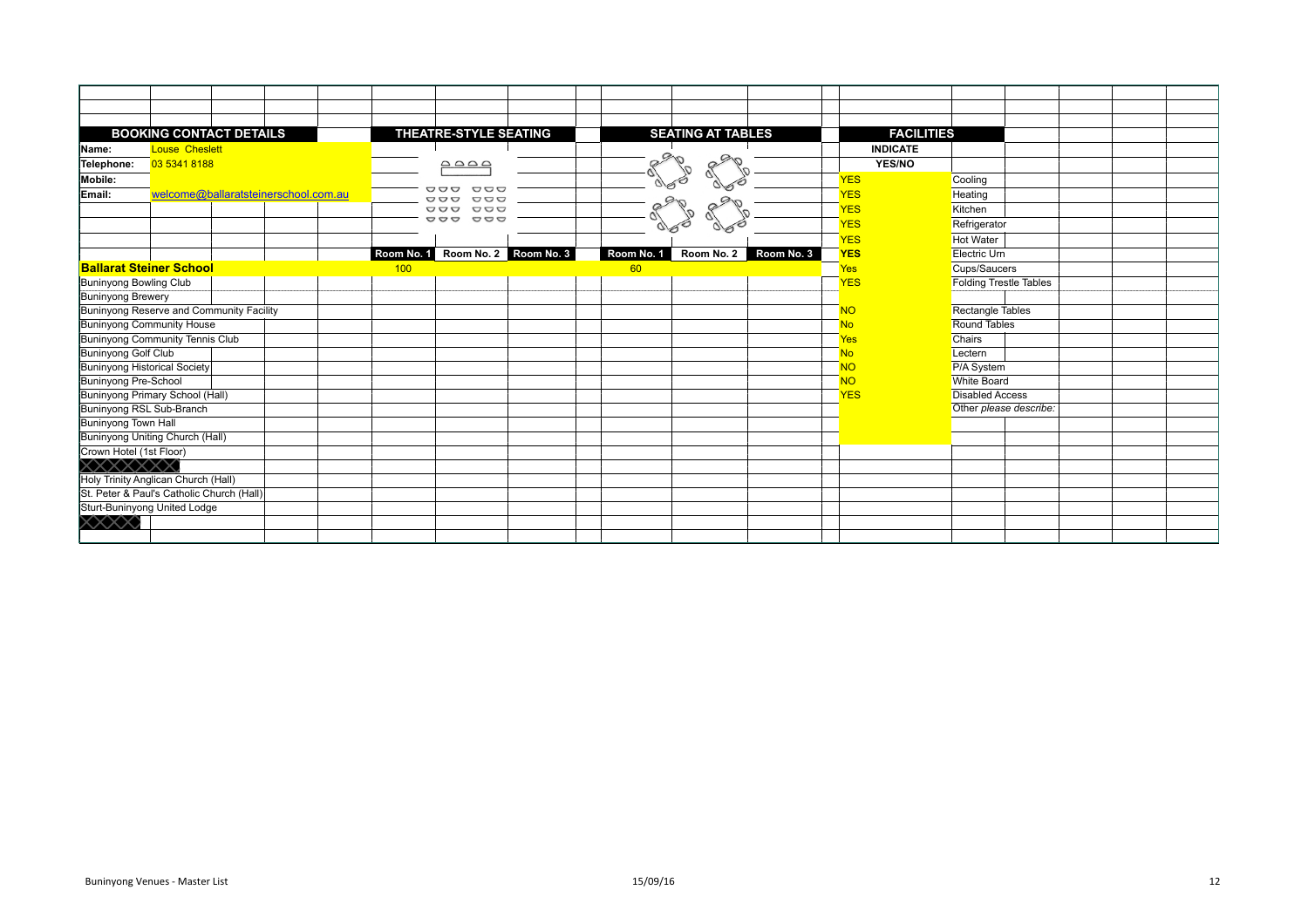|                                           | <b>BOOKING CONTACT DETAILS</b> |  |            | THEATRE-STYLE SEATING |                       |            | <b>SEATING AT TABLES</b> |            | <b>FACILITIES</b> |                               |  |  |
|-------------------------------------------|--------------------------------|--|------------|-----------------------|-----------------------|------------|--------------------------|------------|-------------------|-------------------------------|--|--|
|                                           |                                |  |            |                       |                       |            |                          |            |                   |                               |  |  |
| Name:                                     | <b>Bob Bennett</b>             |  |            |                       |                       |            |                          |            | <b>INDICATE</b>   |                               |  |  |
| <b>Telephone:</b>                         | 03 5341 2369                   |  |            |                       |                       |            |                          |            | <b>YES/NO</b>     |                               |  |  |
| Mobile:                                   |                                |  |            |                       |                       |            |                          |            | <b>NO</b>         |                               |  |  |
| Email:                                    | reem.bennett@bigpond.com       |  |            |                       |                       |            |                          |            | <b>YES</b>        | Heating                       |  |  |
|                                           |                                |  |            |                       |                       |            |                          |            | <b>YES</b>        | Kitchen                       |  |  |
|                                           |                                |  |            |                       |                       |            |                          |            | <b>YES</b>        | Refrigerator                  |  |  |
|                                           |                                |  |            |                       |                       |            |                          |            | <b>YES</b>        | Hot Water                     |  |  |
|                                           |                                |  | Room No. 1 |                       | Room No. 2 Room No. 3 | Room No. 1 | Room No. 2               | Room No. 3 | <b>YES</b>        | Electric Urn                  |  |  |
| <b>Ballarat Steiner School</b>            |                                |  |            |                       |                       |            |                          |            | <b>YES</b>        | Cups/Saucers                  |  |  |
| Buninyong Bowling Club                    |                                |  |            |                       |                       |            |                          |            | <b>YES</b>        | <b>Folding Trestle Tables</b> |  |  |
| <b>Buninyong Brewery</b>                  |                                |  |            |                       |                       |            |                          |            |                   |                               |  |  |
| Buninyong Reserve and Community Facility  |                                |  |            |                       |                       |            |                          |            | <b>NO</b>         | <b>Rectangle Tables</b>       |  |  |
| Buninyong Community House                 |                                |  |            |                       |                       |            |                          |            | <b>NO</b>         | <b>Round Tables</b>           |  |  |
| Buninyong Community Tennis Club           |                                |  |            |                       |                       |            |                          |            | <b>YES</b>        | <b>Chairs</b>                 |  |  |
| <b>Buninyong Golf Club</b>                |                                |  |            |                       |                       |            |                          |            | <b>NO</b>         | Lectern                       |  |  |
| Buninyong Historical Society              |                                |  |            |                       |                       |            |                          |            | <b>YES</b>        | P/A System                    |  |  |
| Buninyong Pre-School                      |                                |  |            |                       |                       |            |                          |            | <b>NO</b>         | <b>White Board</b>            |  |  |
| Buninyong Primary School (Hall)           |                                |  |            |                       |                       |            |                          |            | <b>YES</b>        | <b>Disabled Access</b>        |  |  |
| <b>Buninyong RSL Sub-Branch</b>           |                                |  | 60         |                       |                       | 48         |                          |            |                   | Other please describe:        |  |  |
| <b>Buninyong Town Hall</b>                |                                |  |            |                       |                       |            |                          |            | <b>YES</b>        | Microwave                     |  |  |
| Buninyong Uniting Church (Hall)           |                                |  |            |                       |                       |            |                          |            | <b>YES</b>        | Dishwasher                    |  |  |
| Crown Hotel (1st Floor)                   |                                |  |            |                       |                       |            |                          |            |                   |                               |  |  |
| XXXXXXX                                   |                                |  |            |                       |                       |            |                          |            |                   |                               |  |  |
| Holy Trinity Anglican Church (Hall)       |                                |  |            |                       |                       |            |                          |            |                   |                               |  |  |
| St. Peter & Paul's Catholic Church (Hall) |                                |  |            |                       |                       |            |                          |            |                   |                               |  |  |
| Sturt-Buninyong United Lodge              |                                |  |            |                       |                       |            |                          |            |                   |                               |  |  |
| $\chi\chi\chi\chi$                        |                                |  |            |                       |                       |            |                          |            |                   |                               |  |  |
|                                           |                                |  |            |                       |                       |            |                          |            |                   |                               |  |  |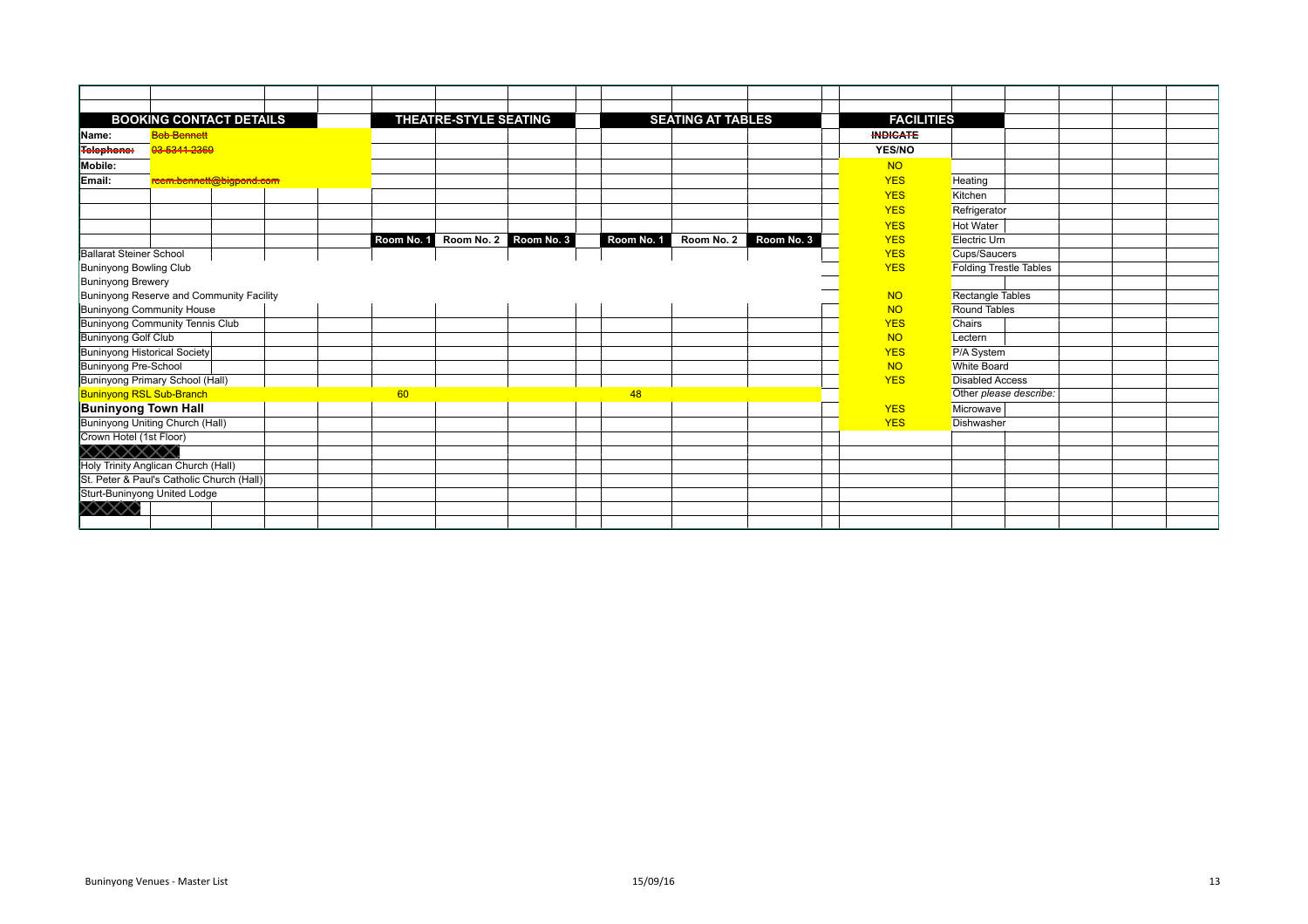|                                                      | <b>BOOKING CONTACT DETAILS</b> |  |            | THEATRE-STYLE SEATING            |  |            | <b>SEATING AT TABLES</b>                        |            | <b>FACILITIES</b> |                               |  |  |
|------------------------------------------------------|--------------------------------|--|------------|----------------------------------|--|------------|-------------------------------------------------|------------|-------------------|-------------------------------|--|--|
| Name:                                                | <b>Marg McCarty</b>            |  |            |                                  |  |            |                                                 |            | <b>INDICATE</b>   |                               |  |  |
| Telephone:                                           | 03 5341 3243                   |  |            |                                  |  |            |                                                 |            | <b>YES/NO</b>     |                               |  |  |
| Mobile:                                              |                                |  |            |                                  |  |            |                                                 |            |                   | Cooling                       |  |  |
| Email:                                               | mmmccarty5@gmail.com           |  |            |                                  |  |            |                                                 |            |                   | Heating                       |  |  |
|                                                      |                                |  |            |                                  |  |            |                                                 |            |                   | Kitchen                       |  |  |
|                                                      |                                |  |            |                                  |  |            |                                                 |            |                   | Refrigerator                  |  |  |
|                                                      |                                |  |            |                                  |  |            |                                                 |            |                   | <b>Hot Water</b>              |  |  |
|                                                      |                                |  | Room No. 1 | Room No. 2 Room No. 3            |  | Room No. 1 | Room No. 2                                      | Room No. 3 |                   | <b>Electric Urn</b>           |  |  |
| <b>Ballarat Steiner School</b>                       |                                |  |            |                                  |  |            |                                                 |            |                   | Cups/Saucers                  |  |  |
| Buninyong Bowling Club                               |                                |  |            |                                  |  |            |                                                 |            |                   | <b>Folding Trestle Tables</b> |  |  |
| Buninyong Brewery                                    |                                |  |            |                                  |  |            |                                                 |            |                   |                               |  |  |
| Buninyong Reserve and Community Facility             |                                |  |            |                                  |  |            |                                                 |            |                   | <b>Rectangle Tables</b>       |  |  |
| <b>Buninyong Community House</b>                     |                                |  |            |                                  |  |            |                                                 |            |                   | <b>Round Tables</b>           |  |  |
| Buninyong Community Tennis Club                      |                                |  |            |                                  |  |            |                                                 |            |                   | <b>Chairs</b>                 |  |  |
| Buninyong Golf Club                                  |                                |  |            |                                  |  |            |                                                 |            |                   | Lectern                       |  |  |
| <b>Buninyong Historical Society</b>                  |                                |  |            |                                  |  |            |                                                 |            |                   | P/A System                    |  |  |
| Buninyong Pre-School                                 |                                |  |            |                                  |  |            |                                                 |            |                   | <b>White Board</b>            |  |  |
| Buninyong Primary School (Hall)                      |                                |  |            |                                  |  |            |                                                 |            |                   | <b>Disabled Access</b>        |  |  |
| Buninyong RSL Sub-Branch                             |                                |  |            |                                  |  |            |                                                 |            |                   | Other please describe:        |  |  |
| Buninyong Town Hall                                  |                                |  |            |                                  |  |            |                                                 |            |                   |                               |  |  |
| Buninyong Uniting Church (Hall)                      |                                |  |            |                                  |  |            |                                                 |            |                   |                               |  |  |
| Crown Hotel (1st Floor)                              |                                |  |            |                                  |  |            |                                                 |            |                   |                               |  |  |
| <b>XXXXXXX</b>                                       |                                |  |            |                                  |  |            |                                                 |            |                   |                               |  |  |
| Holy Trinity Anglican Church (Hall)                  |                                |  |            |                                  |  |            |                                                 |            |                   |                               |  |  |
| <b>St. Peter &amp; Paul's Catholic Church (Hall)</b> |                                |  |            |                                  |  |            | NB: St. Peter & Paul's Hall is under renovation |            |                   |                               |  |  |
| Sturt-Buninyong United Lodge                         |                                |  |            | and is out-of-service until 2018 |  |            |                                                 |            |                   |                               |  |  |
| $\times\!\!\times\!\!\times\!\!\times$               |                                |  |            |                                  |  |            |                                                 |            |                   |                               |  |  |
|                                                      |                                |  |            |                                  |  |            |                                                 |            |                   |                               |  |  |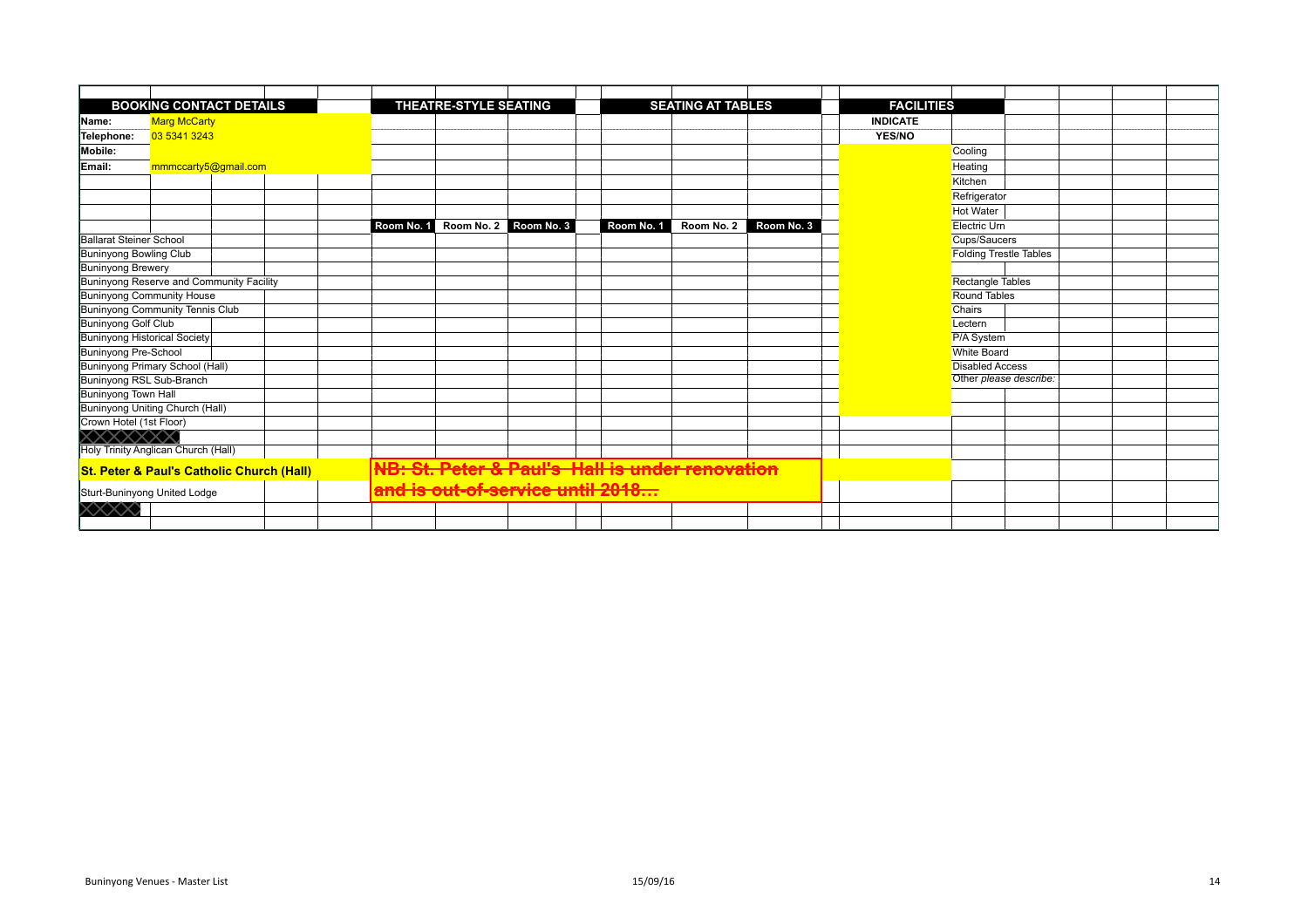|                                                                    | <b>BOOKING CONTACT DETAILS</b>            |  |  |            | <b>THEATRE-STYLE SEATING</b> |                       |            | <b>SEATING AT TABLES</b> |            | <b>FACILITIES</b> |                               |  |  |
|--------------------------------------------------------------------|-------------------------------------------|--|--|------------|------------------------------|-----------------------|------------|--------------------------|------------|-------------------|-------------------------------|--|--|
| Name:                                                              | Louise Jackman                            |  |  |            |                              |                       |            |                          |            | <b>INDICATE</b>   |                               |  |  |
| Telephone:                                                         | 03 5341 3415                              |  |  |            |                              |                       |            |                          |            | <b>YES/NO</b>     |                               |  |  |
| Mobile:                                                            | 0400 753 621                              |  |  |            |                              |                       |            |                          |            | Yes               | Cooling                       |  |  |
| Email:                                                             | buninyong.kin@kindergarten.vic.gov.au     |  |  |            |                              |                       |            |                          |            | <b>Yes</b>        | Heating                       |  |  |
|                                                                    |                                           |  |  |            |                              |                       |            |                          |            | <b>Yes</b>        | Kitchen                       |  |  |
|                                                                    |                                           |  |  |            |                              |                       |            |                          |            | <b>Yes</b>        | Refrigerator                  |  |  |
|                                                                    |                                           |  |  |            |                              |                       |            |                          |            | <b>Yes</b>        | Hot Water                     |  |  |
|                                                                    |                                           |  |  | Room No. 1 |                              | Room No. 2 Room No. 3 | Room No. 1 | Room No. 2               | Room No. 3 | <b>Yes</b>        | Electric Urn                  |  |  |
| <b>Ballarat Steiner School</b>                                     |                                           |  |  |            |                              |                       |            |                          |            | Yes               | Cups/Saucers                  |  |  |
| <b>Buninyong Bowling Club</b>                                      |                                           |  |  |            |                              |                       |            |                          |            | Yes               | <b>Folding Trestle Tables</b> |  |  |
| <b>Buninyong Brewery</b>                                           |                                           |  |  |            |                              |                       |            |                          |            |                   |                               |  |  |
| Buninyong Reserve and Community Facility                           |                                           |  |  |            |                              |                       |            |                          |            | <b>Yes</b>        | <b>Rectangle Tables</b>       |  |  |
| <b>Buninyong Community House</b>                                   |                                           |  |  |            |                              |                       |            |                          |            | <b>No</b>         | <b>Round Tables</b>           |  |  |
| Buninyong Community Tennis Club                                    |                                           |  |  |            |                              |                       |            |                          |            | Yes               | <b>Chairs</b>                 |  |  |
| <b>Buninyong Golf Club</b>                                         |                                           |  |  |            |                              |                       |            |                          |            | <b>No</b>         | Lectern                       |  |  |
| <b>Buninyong Historical Society</b>                                |                                           |  |  |            |                              |                       |            |                          |            | <b>No</b>         | P/A System                    |  |  |
| <b>Buninyong Pre-School</b>                                        |                                           |  |  | 30         | 30                           |                       | 30         | 30                       |            | <b>No</b>         | <b>White Board</b>            |  |  |
| Buninyong Primary School (Hall)                                    |                                           |  |  |            |                              |                       |            |                          |            | Yes               | <b>Disabled Access</b>        |  |  |
| Buninyong RSL Sub-Branch                                           |                                           |  |  |            |                              |                       |            |                          |            |                   | Other please describe.        |  |  |
| <b>Buninyong Town Hall</b>                                         |                                           |  |  |            |                              |                       |            |                          |            |                   |                               |  |  |
| Buninyong Uniting Church (Hall)                                    |                                           |  |  |            |                              |                       |            |                          |            |                   |                               |  |  |
| Crown Hotel (1st Floor)                                            |                                           |  |  |            |                              |                       |            |                          |            |                   |                               |  |  |
| $\times\times\times\times\times\times$                             |                                           |  |  |            |                              |                       |            |                          |            |                   |                               |  |  |
| Holy Trinity Anglican Church (Hall)                                |                                           |  |  |            |                              |                       |            |                          |            |                   |                               |  |  |
|                                                                    | St. Peter & Paul's Catholic Church (Hall) |  |  |            |                              |                       |            |                          |            |                   |                               |  |  |
| Sturt-Buninyong United Lodge                                       |                                           |  |  |            |                              |                       |            |                          |            |                   |                               |  |  |
| $\triangleright\!\!\!\!\times\!\!\!\times\!\!\!\times\!\!\!\times$ |                                           |  |  |            |                              |                       |            |                          |            |                   |                               |  |  |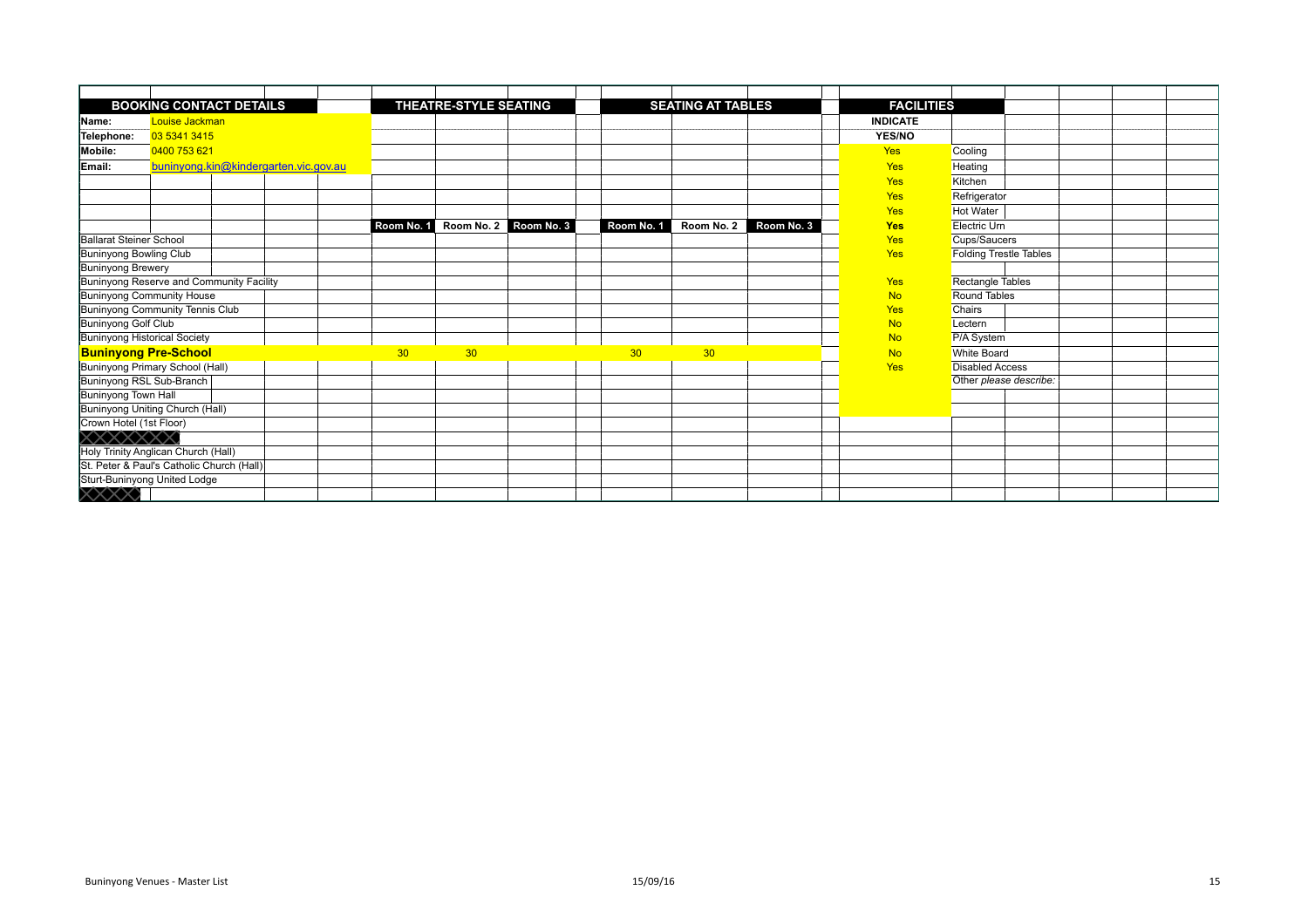|                                           | <b>BOOKING CONTACT DETAILS</b>           |  |  |  |            | THEATRE-STYLE SEATING       |            |              |            | <b>SEATING AT TABLES</b> |            |  | <b>FACILITIES</b> |                               |  |  |
|-------------------------------------------|------------------------------------------|--|--|--|------------|-----------------------------|------------|--------------|------------|--------------------------|------------|--|-------------------|-------------------------------|--|--|
| Name:                                     | <b>Sue Tatt</b>                          |  |  |  |            |                             |            |              |            |                          |            |  | <b>INDICATE</b>   |                               |  |  |
| Telephone:                                | 03 5341 3217                             |  |  |  |            |                             |            |              |            |                          |            |  | <b>YES/NO</b>     |                               |  |  |
| Mobile:                                   |                                          |  |  |  |            |                             |            |              |            |                          |            |  | <b>YES</b>        | Cooling                       |  |  |
| Email:                                    | admin@buninyonggolfclub.com.au           |  |  |  |            | ᇰ<br>ᇰ<br>ᇹᇢ<br>ᇢ<br>٣<br>D |            |              |            |                          |            |  | <b>YES</b>        | Heating                       |  |  |
| www:                                      | buninyonggolfclub.com.au                 |  |  |  |            | 000<br>995<br>000           |            |              |            |                          |            |  | <b>YES</b>        | Kitchen                       |  |  |
|                                           |                                          |  |  |  | 000        |                             | <b>YES</b> | Refrigerator |            |                          |            |  |                   |                               |  |  |
|                                           |                                          |  |  |  |            |                             |            |              |            |                          |            |  | <b>YES</b>        | <b>Hot Water</b>              |  |  |
|                                           |                                          |  |  |  | Room No. 1 | Room No. 2                  | Room No. 3 |              | Room No. 1 | Room No. 2               | Room No. 3 |  | <b>YES</b>        | <b>Electric Urn</b>           |  |  |
| <b>Ballarat Steiner School</b>            |                                          |  |  |  |            |                             |            |              |            |                          |            |  | <b>YES</b>        | Cups/Saucers                  |  |  |
| Buninyong Bowling Club                    |                                          |  |  |  |            |                             |            |              |            |                          |            |  | <b>YES</b>        | <b>Folding Trestle Tables</b> |  |  |
| Buninyong Brewery                         |                                          |  |  |  |            |                             |            |              |            |                          |            |  |                   |                               |  |  |
|                                           | Buninyong Reserve and Community Facility |  |  |  |            |                             |            |              |            |                          |            |  | <b>YES</b>        | <b>Rectangle Tables</b>       |  |  |
| <b>Buninyong Community House</b>          |                                          |  |  |  |            |                             |            |              |            |                          |            |  | <b>YES</b>        | <b>Round Tables</b>           |  |  |
| <b>Buninyong Community Tennis Club</b>    |                                          |  |  |  |            |                             |            |              |            |                          |            |  | <b>YES</b>        | <b>Chairs</b>                 |  |  |
| <b>Buninyong Golf Club</b>                |                                          |  |  |  | 200        | 60                          | 80         |              | 180        | 50                       | 80         |  | <b>YES</b>        | Lectern                       |  |  |
| Buninyong Historical Society              |                                          |  |  |  |            |                             |            |              |            |                          |            |  | <b>YES</b>        | P/A System                    |  |  |
| Buninyong Pre-School                      |                                          |  |  |  |            |                             |            |              |            |                          |            |  | <b>YES</b>        | <b>White Board</b>            |  |  |
| Buninyong Primary School (Hall)           |                                          |  |  |  |            |                             |            |              |            |                          |            |  | <b>YES</b>        | <b>Disabled Access</b>        |  |  |
| Buninyong RSL Sub-Branch                  |                                          |  |  |  |            |                             |            |              |            |                          |            |  |                   | Other please describe:        |  |  |
| Buninyong Town Hall                       |                                          |  |  |  |            |                             |            |              |            |                          |            |  | <b>YES</b>        | Liquor License                |  |  |
| Buninyong Uniting Church (Hall)           |                                          |  |  |  |            |                             |            |              |            |                          |            |  |                   |                               |  |  |
| Crown Hotel (1st Floor)                   |                                          |  |  |  |            |                             |            |              |            |                          |            |  |                   |                               |  |  |
| XXXXXXX                                   |                                          |  |  |  |            |                             |            |              |            |                          |            |  |                   |                               |  |  |
| Holy Trinity Anglican Church (Hall)       |                                          |  |  |  |            |                             |            |              |            |                          |            |  |                   |                               |  |  |
| St. Peter & Paul's Catholic Church (Hall) |                                          |  |  |  |            |                             |            |              |            |                          |            |  |                   |                               |  |  |
| Sturt-Buninyong United Lodge              |                                          |  |  |  |            |                             |            |              |            |                          |            |  |                   |                               |  |  |
| $\times\!\!\times\!\!\times\!\!\times$    |                                          |  |  |  |            |                             |            |              |            |                          |            |  |                   |                               |  |  |
|                                           |                                          |  |  |  |            |                             |            |              |            |                          |            |  |                   |                               |  |  |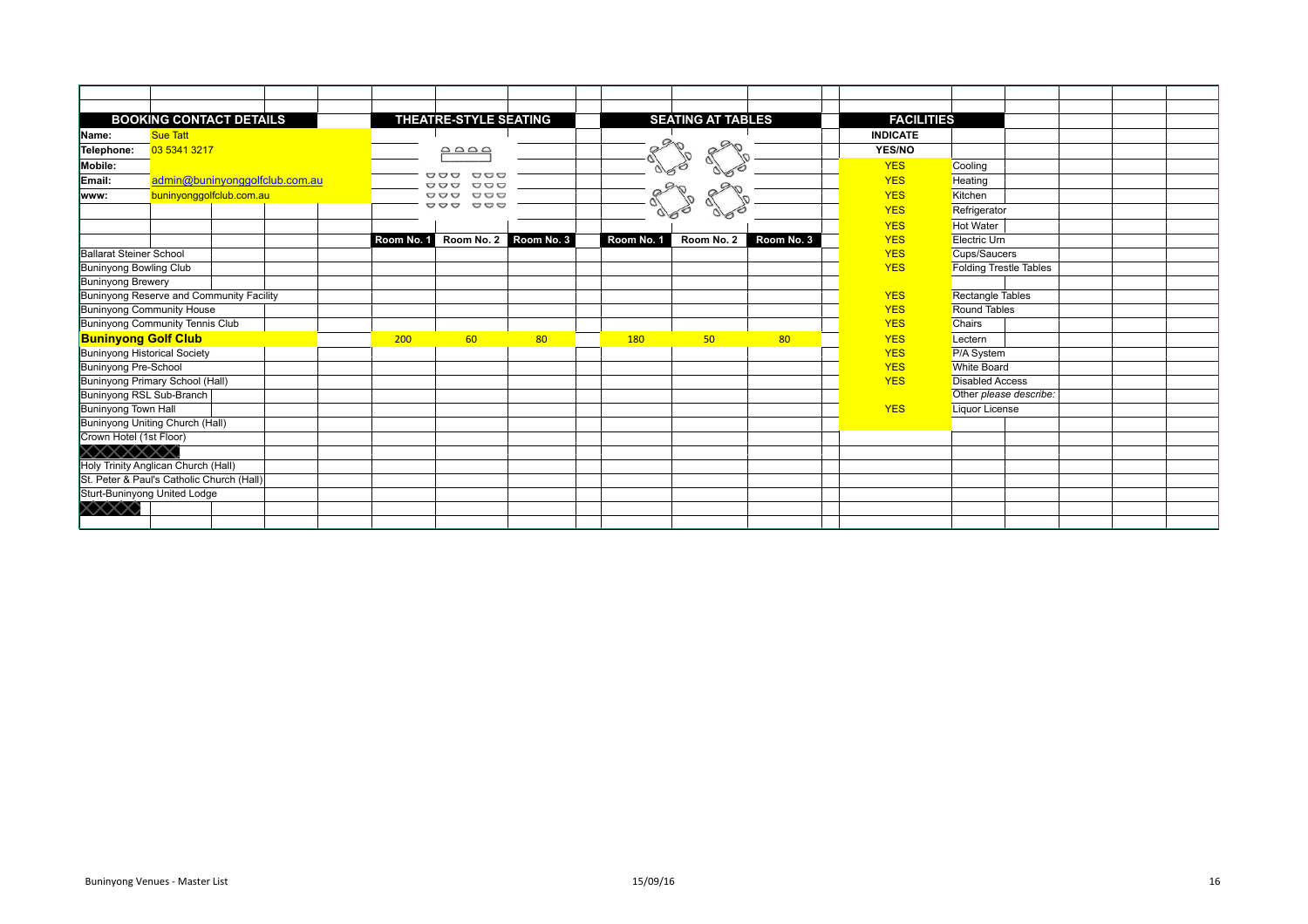|                                                                | <b>BOOKING CONTACT DETAILS</b> |  |            | THEATRE-STYLE SEATING                                            |            |            | <b>SEATING AT TABLES</b> |            |                         | <b>FACILITIES</b> |                                       |  |  |
|----------------------------------------------------------------|--------------------------------|--|------------|------------------------------------------------------------------|------------|------------|--------------------------|------------|-------------------------|-------------------|---------------------------------------|--|--|
| Name:                                                          | <b>Bob Whitten</b>             |  |            |                                                                  |            |            |                          |            |                         | <b>INDICATE</b>   |                                       |  |  |
| Telephone:                                                     | 03 5341 8189                   |  |            | $\begin{array}{c} \triangle & \triangle & \triangle \end{array}$ |            | o          |                          |            |                         | YES/NO            |                                       |  |  |
| Mobile:                                                        | 0431 431 970                   |  |            |                                                                  |            |            |                          |            | <b>NO</b>               |                   | Cooling                               |  |  |
| Email:                                                         | bobdown@hotmail.com            |  |            | $\overline{a}$<br>$\bigcirc$<br>ᆼ                                |            |            |                          |            | <b>YES</b>              |                   | Heating                               |  |  |
|                                                                |                                |  |            | ᇢᇢᇢ<br>000                                                       |            |            |                          |            | <b>YES</b>              |                   | Kitchen                               |  |  |
|                                                                |                                |  |            | 000<br>000                                                       |            |            |                          |            | <b>YES</b>              |                   | Refrigerator                          |  |  |
|                                                                |                                |  |            |                                                                  |            |            |                          |            | <b>YES</b>              |                   | <b>Hot Water</b>                      |  |  |
|                                                                |                                |  | Room No. 1 | Room No. 2                                                       | Room No. 3 | Room No. 1 | Room No. 2               | Room No. 3 | <b>YES</b>              |                   | Electric Um                           |  |  |
| <b>Ballarat Steiner School</b>                                 |                                |  |            |                                                                  |            |            |                          |            | <b>YES</b>              |                   | Cups/Saucers                          |  |  |
| <b>Buninyong Bowling Club</b>                                  |                                |  |            |                                                                  |            |            |                          |            | <b>YES</b>              |                   | <b>Folding Trestle Tables</b>         |  |  |
| <b>Buninyong Brewery</b>                                       |                                |  |            |                                                                  |            |            |                          |            |                         |                   |                                       |  |  |
| Buninyong Reserve and Community Facility                       |                                |  |            |                                                                  |            |            |                          |            | <b>YES</b>              |                   | Rectangle Tables                      |  |  |
| <b>Buninyong Community House</b>                               |                                |  |            |                                                                  |            |            |                          |            | <b>NO</b>               |                   | <b>Round Tables</b>                   |  |  |
| Buninyong Community Tennis Club                                |                                |  |            |                                                                  |            |            |                          |            | <b>YES</b>              |                   | <b>Chairs</b>                         |  |  |
| Buninyong Golf Club                                            |                                |  |            |                                                                  |            |            |                          |            | <b>YES</b>              |                   | Lectern                               |  |  |
| <b>Buninyong Historical Society</b>                            |                                |  |            |                                                                  |            |            |                          |            | <b>YES</b>              |                   | P/A System                            |  |  |
| <b>Buninyong Pre-School</b><br>Buninyong Primary School (Hall) |                                |  |            |                                                                  |            |            |                          |            | <b>YES</b><br><b>NO</b> |                   | White Board<br><b>Disabled Access</b> |  |  |
| Buninyong RSL Sub-Branch                                       |                                |  |            |                                                                  |            |            |                          |            |                         |                   | Other please describe:                |  |  |
| Buninyong Town Hall                                            |                                |  |            |                                                                  |            |            |                          |            |                         |                   |                                       |  |  |
| <b>Buninyong Uniting Church (Hall)</b>                         |                                |  | 80         |                                                                  |            | 60         |                          |            |                         |                   |                                       |  |  |
| Crown Hotel (1st Floor)                                        |                                |  |            |                                                                  |            |            |                          |            |                         |                   |                                       |  |  |
|                                                                |                                |  |            |                                                                  |            |            |                          |            |                         |                   |                                       |  |  |
| Holy Trinity Anglican Church (Hall)                            |                                |  |            |                                                                  |            |            |                          |            |                         |                   |                                       |  |  |
| St. Peter & Paul's Catholic Church (Hall)                      |                                |  |            |                                                                  |            |            |                          |            |                         |                   |                                       |  |  |
| Sturt-Buninyong United Lodge                                   |                                |  |            |                                                                  |            |            |                          |            |                         |                   |                                       |  |  |
| $\times\!\!\times\!\!\times\!\!\times$                         |                                |  |            |                                                                  |            |            |                          |            |                         |                   |                                       |  |  |
|                                                                |                                |  |            |                                                                  |            |            |                          |            |                         |                   |                                       |  |  |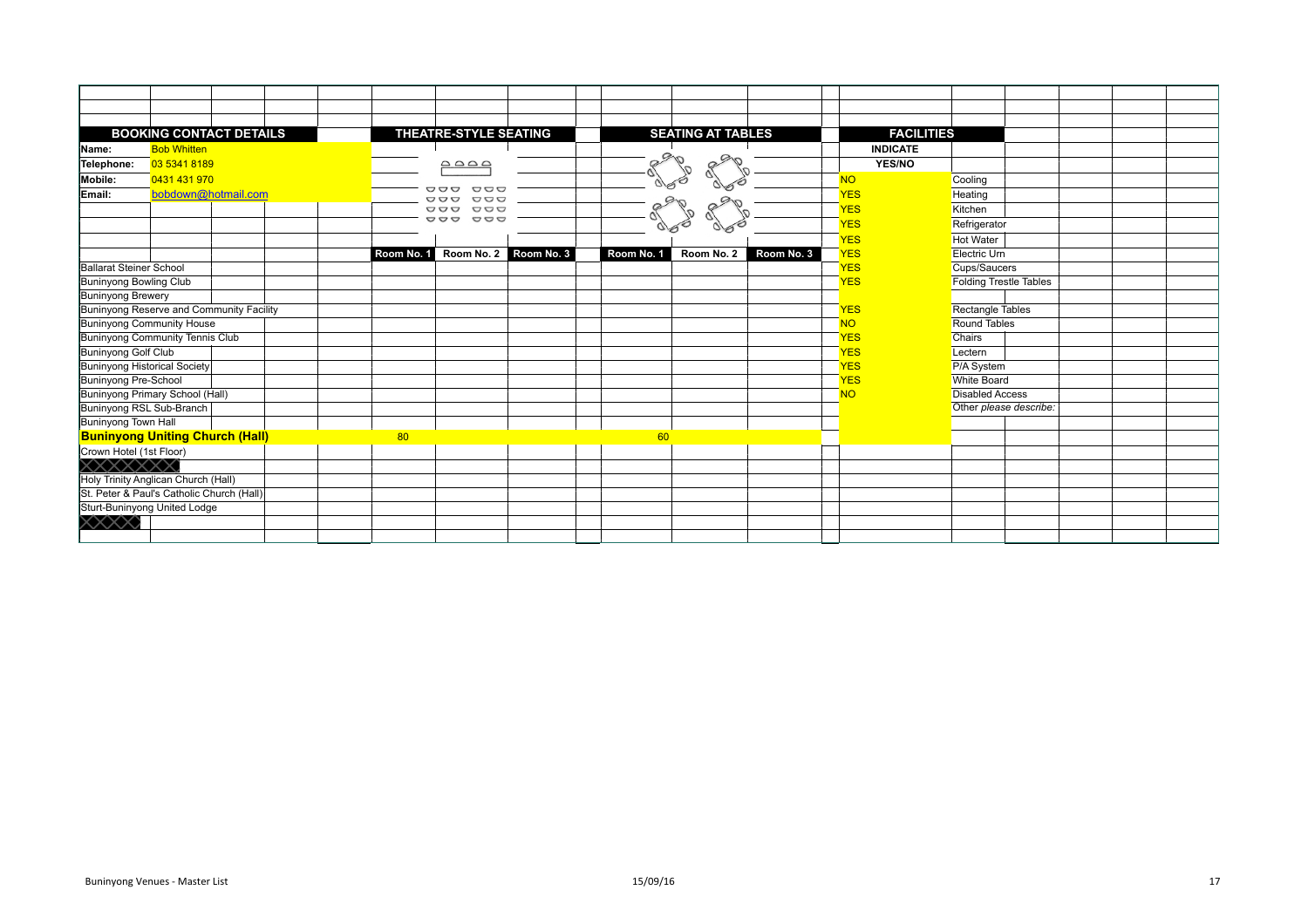|                                                      | <b>BOOKING CONTACT DETAILS</b> |  |                 | <b>THEATRE-STYLE SEATING</b>                                     |            |            | <b>SEATING AT TABLES</b> |            | <b>FACILITIES</b> |                               |  |  |
|------------------------------------------------------|--------------------------------|--|-----------------|------------------------------------------------------------------|------------|------------|--------------------------|------------|-------------------|-------------------------------|--|--|
| Name:                                                | <b>Phillip Anstis</b>          |  |                 |                                                                  |            |            |                          |            | <b>INDICATE</b>   |                               |  |  |
| Telephone:                                           |                                |  |                 | $\begin{array}{c} \triangle & \triangle & \triangle \end{array}$ |            |            |                          |            | <b>YES/NO</b>     |                               |  |  |
| Mobile:                                              | 0427311105                     |  |                 |                                                                  |            |            |                          |            |                   | Cooling                       |  |  |
| Email:                                               | panstis@gmail.com              |  |                 | U<br>$\bigcirc$<br>ᇢ<br>ヮ<br>---<br><b>000</b>                   |            |            |                          |            |                   | Heating                       |  |  |
| www:                                                 | bunninyongtennis.org.au        |  |                 | 000<br>---                                                       |            |            |                          |            |                   | Kitchen                       |  |  |
|                                                      |                                |  |                 | 000<br>---                                                       |            |            |                          |            |                   | Refrigerator                  |  |  |
|                                                      |                                |  |                 |                                                                  |            |            |                          |            |                   | <b>Hot Water</b>              |  |  |
|                                                      |                                |  | Room No. 1      | Room No. 2                                                       | Room No. 3 | Room No. 1 | Room No. 2               | Room No. 3 |                   | Electric Urn                  |  |  |
| <b>Ballarat Steiner School</b>                       |                                |  |                 |                                                                  |            |            |                          |            |                   | Cups/Saucers                  |  |  |
| Buninyong Bowling Club                               |                                |  |                 |                                                                  |            |            |                          |            |                   | <b>Folding Trestle Tables</b> |  |  |
| <b>Buninyong Brewery</b>                             |                                |  |                 |                                                                  |            |            |                          |            |                   |                               |  |  |
| Buninyong Reserve and Community Facility             |                                |  |                 |                                                                  |            |            |                          |            |                   | <b>Rectangle Tables</b>       |  |  |
| Buninyong Community House                            |                                |  |                 |                                                                  |            |            |                          |            |                   | <b>Round Tables</b>           |  |  |
| <b>Buninyong and District Tennis Association Inc</b> |                                |  | 30 <sub>o</sub> |                                                                  |            | 30         |                          |            |                   | <b>Chairs</b>                 |  |  |
| Buninyong Golf Club                                  |                                |  |                 |                                                                  |            |            |                          |            |                   | Lectern                       |  |  |
| <b>Buninyong Historical Society</b>                  |                                |  |                 |                                                                  |            |            |                          |            |                   | P/A System                    |  |  |
| Buninyong Pre-School                                 |                                |  |                 |                                                                  |            |            |                          |            |                   | <b>White Board</b>            |  |  |
| Buninyong Primary School (Hall)                      |                                |  |                 |                                                                  |            |            |                          |            |                   | <b>Disabled Access</b>        |  |  |
| Buninyong RSL Sub-Branch                             |                                |  |                 |                                                                  |            |            |                          |            |                   | Other please describe:        |  |  |
| Buninyong Town Hall                                  |                                |  |                 |                                                                  |            |            |                          |            |                   |                               |  |  |
| Buninyong Uniting Church (Hall)                      |                                |  |                 |                                                                  |            |            |                          |            |                   |                               |  |  |
| Crown Hotel (1st Floor)                              |                                |  |                 |                                                                  |            |            |                          |            |                   |                               |  |  |
| $\times\times\times\times\times\times$               |                                |  |                 |                                                                  |            |            |                          |            |                   |                               |  |  |
| Holy Trinity Anglican Church (Hall)                  |                                |  |                 |                                                                  |            |            |                          |            |                   |                               |  |  |
| St. Peter & Paul's Catholic Church (Hall)            |                                |  |                 |                                                                  |            |            |                          |            |                   |                               |  |  |
| Sturt-Buninyong United Lodge                         |                                |  |                 |                                                                  |            |            |                          |            |                   |                               |  |  |
| $\times\!\!\times\!\!\times\!\!\times$               |                                |  |                 |                                                                  |            |            |                          |            |                   |                               |  |  |